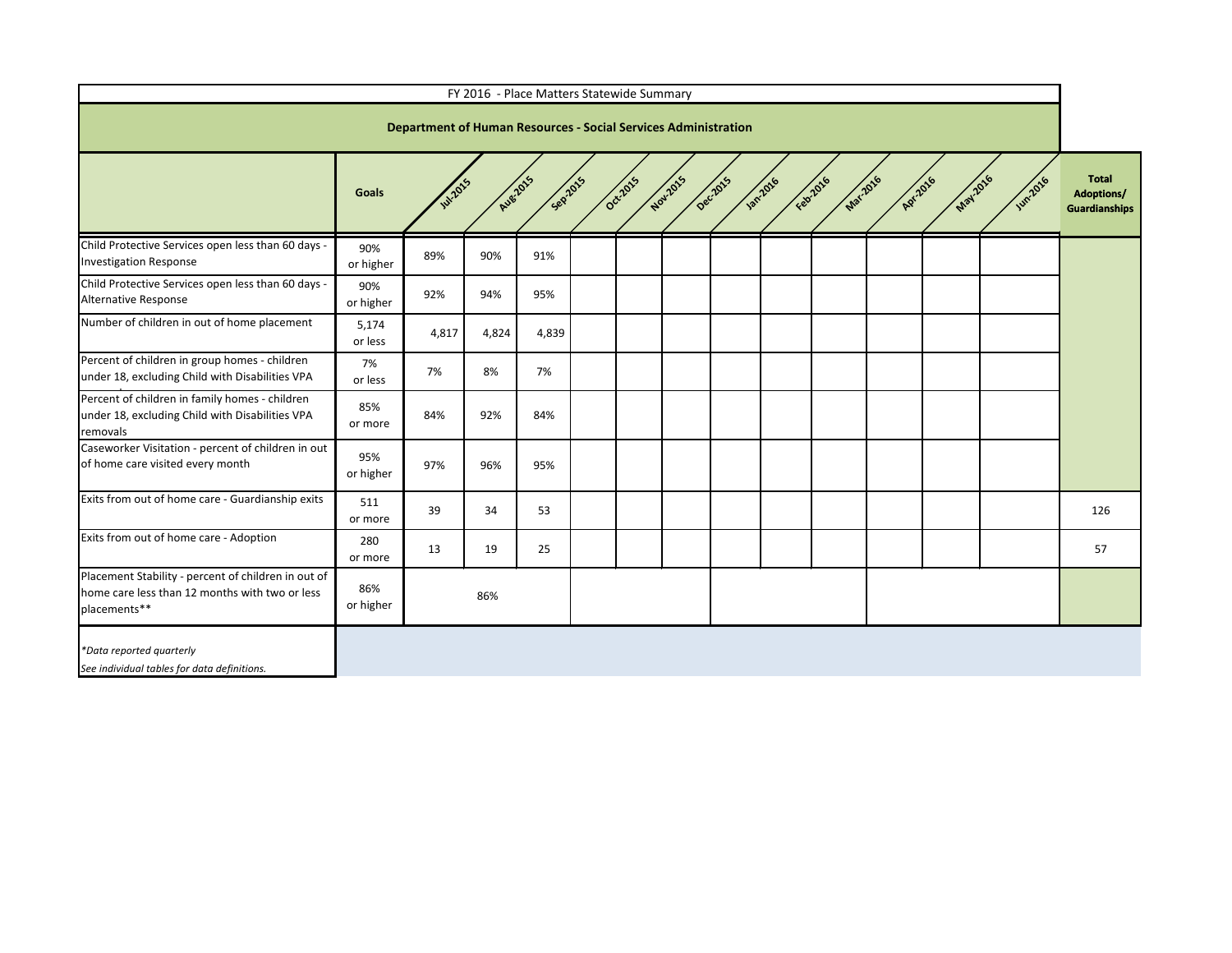## *September 2015*

**[Placement Stability - percent of children in out of home care less than 12 months with two or less placements](#page-10-0)**

## *Department of Human Resources - Social Services Administration*

**[Caseworker Visitation - percent of children in out of home care visited every month](#page-7-0) [Exits from out of home care - Guardianship exits](#page-8-0) [Exits from out of home care - Adoption](#page-9-0) [Child Protective Services open less than 60 days - Investigation Response](#page-2-0) [Number of children in out of home placement](#page-4-0) [Child Protective Services open less than 60 days - Alternative Response](#page-3-0) [Percent of children in group homes - children under 18 \(excluding Child with Disabilities VPAs\)](#page-5-0) [Percent of children in family homes - children under 18 \(excluding Child with Disabilities VPAs\)](#page-6-0)**

## *State Fiscal Year 2016*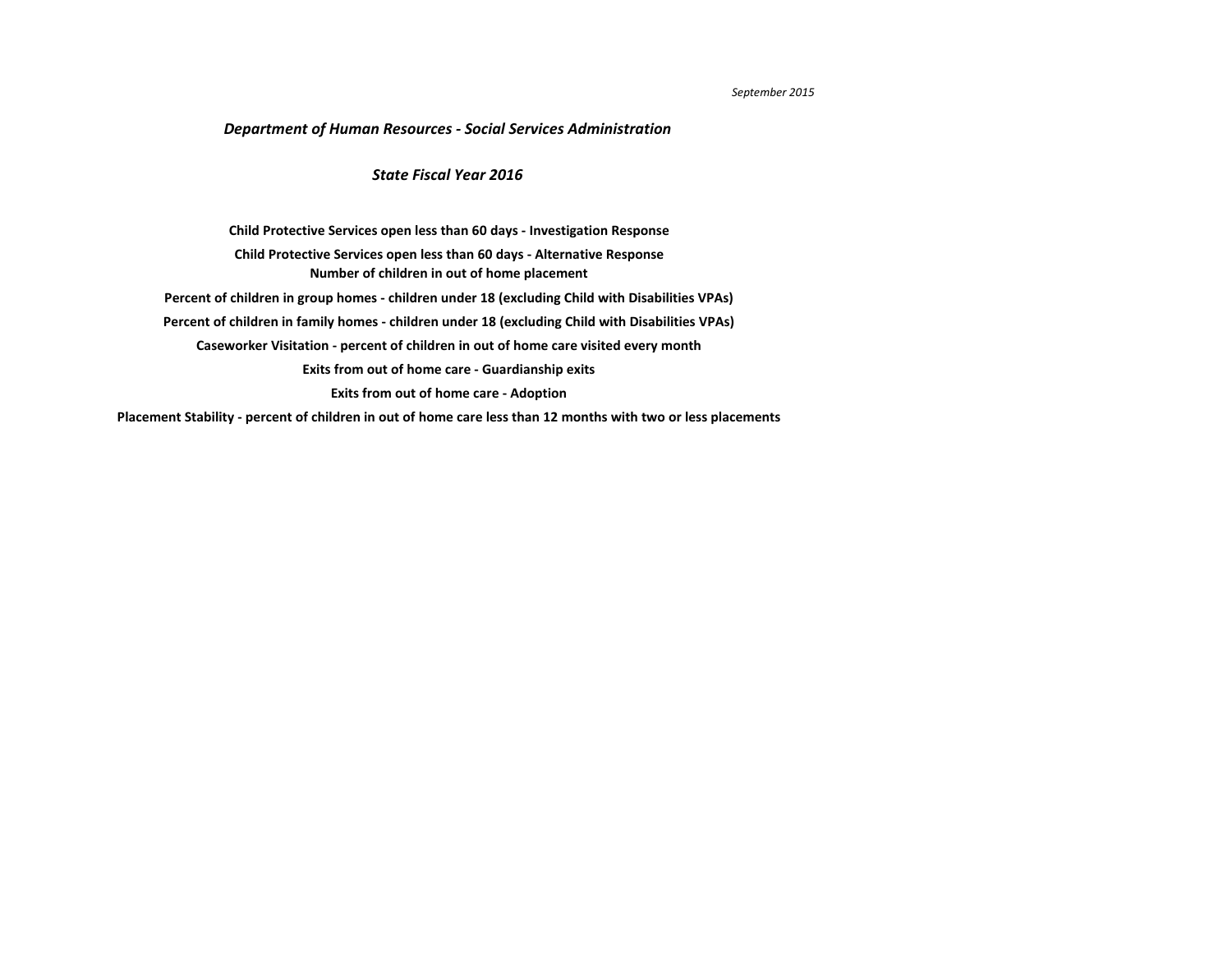<span id="page-2-0"></span>

|                         |      |          |                                   |          |         | Child Protective Services Open Less Than 60 Days - Investigation Response |          |          |                |          |                 |                     |                |  |
|-------------------------|------|----------|-----------------------------------|----------|---------|---------------------------------------------------------------------------|----------|----------|----------------|----------|-----------------|---------------------|----------------|--|
|                         |      |          |                                   |          |         | Goal = 90% or higher                                                      |          |          |                |          |                 |                     |                |  |
|                         | Goal |          | <b>Jul-2015</b>                   | Aug-2015 | Sep2015 | Oct-2015                                                                  | Nov.2015 | Dec.2015 | <b>1201016</b> | Febr2016 | <b>Mar.2016</b> | May2016<br>Apr.2016 | <b>Jun2016</b> |  |
| <b>State Total</b>      | 90%  | 89%      | 90%                               | 91%      |         |                                                                           |          |          |                |          |                 |                     |                |  |
| Allegany                | 90%  | 100%     | 100%                              | 100%     |         |                                                                           |          |          |                |          |                 |                     |                |  |
| Anne Arundel            | 90%  | 83%      | 85%                               | 92%      |         |                                                                           |          |          |                |          |                 |                     |                |  |
| <b>Baltimore City</b>   | 90%  | 96%      | 93%                               | 93%      |         |                                                                           |          |          |                |          |                 |                     |                |  |
| <b>Baltimore County</b> | 90%  | 88%      | 96%                               | 97%      |         |                                                                           |          |          |                |          |                 |                     |                |  |
| Calvert                 | 90%  | 100%     | 100%                              | 87%      |         |                                                                           |          |          |                |          |                 |                     |                |  |
| Caroline                | 90%  | 100%     | 100%                              | 92%      |         |                                                                           |          |          |                |          |                 |                     |                |  |
| Carroll                 | 90%  | 100%     | 97%                               | 100%     |         |                                                                           |          |          |                |          |                 |                     |                |  |
| Cecil                   | 90%  | 67%      | 76%                               | 82%      |         |                                                                           |          |          |                |          |                 |                     |                |  |
| Charles                 | 90%  | 88%      | 85%                               | 84%      |         |                                                                           |          |          |                |          |                 |                     |                |  |
| Dorchester              | 90%  | 97%      | 95%                               | 92%      |         |                                                                           |          |          |                |          |                 |                     |                |  |
| Frederick               | 90%  | 96%      | 88%                               | 89%      |         |                                                                           |          |          |                |          |                 |                     |                |  |
| Garrett                 | 90%  | 95%      | 80%                               | 100%     |         |                                                                           |          |          |                |          |                 |                     |                |  |
| Harford                 | 90%  | 76%      | 76%                               | 79%      |         |                                                                           |          |          |                |          |                 |                     |                |  |
| Howard                  | 90%  | 94%      | 83%                               | 92%      |         |                                                                           |          |          |                |          |                 |                     |                |  |
| Kent                    | 90%  | 80%      | 80%                               | 83%      |         |                                                                           |          |          |                |          |                 |                     |                |  |
| Montgomery              | 90%  | 84%      | 92%                               | 91%      |         |                                                                           |          |          |                |          |                 |                     |                |  |
| Prince George's         | 90%  | 87%      | 87%                               | 87%      |         |                                                                           |          |          |                |          |                 |                     |                |  |
| Queen Anne's            | 90%  | 71%      | 70%                               | 80%      |         |                                                                           |          |          |                |          |                 |                     |                |  |
| St. Mary's              | 90%  | 100%     | 96%                               | 100%     |         |                                                                           |          |          |                |          |                 |                     |                |  |
| Somerset                | 90%  | 63%      | 50%                               | 73%      |         |                                                                           |          |          |                |          |                 |                     |                |  |
| Talbot                  | 90%  | 100%     | 100%                              | 100%     |         |                                                                           |          |          |                |          |                 |                     |                |  |
| Washington              | 90%  | 100%     | 100%                              | 100%     |         |                                                                           |          |          |                |          |                 |                     |                |  |
| Wicomico                | 90%  | 100%     | 92%                               | 100%     |         |                                                                           |          |          |                |          |                 |                     |                |  |
| Worcester               | 90%  | 100%     | 97%                               | 100%     |         |                                                                           |          |          |                |          |                 |                     |                |  |
| Source:                 |      |          | MD CHESSIE/Business Objects RE863 |          |         |                                                                           |          |          |                |          |                 |                     |                |  |
| <b>Extract date:</b>    |      | $Aug-15$ | $Sep-15$                          | $Oct-15$ |         |                                                                           |          |          |                |          |                 |                     |                |  |

|                    |     |           | <b>Highlighting Key</b> |                                       |
|--------------------|-----|-----------|-------------------------|---------------------------------------|
| Green is           | 90% | or higher |                         | (meeting/exceeding expected progress) |
| Yellow is between  | 77% | and       | 89%                     | (85-99% of expected progress)         |
| Red is or is below | 76% |           |                         | (84% or less of expected progress)    |



*Data definition: Percent of all investigation cases, as of the last day of the report month, which have been open less than 60 days. Denominator is all cases open at end of month; Numerator is all cases open at end of month, open less than 60 days. Source = MD CHESSIE/Business Objects RE863R.*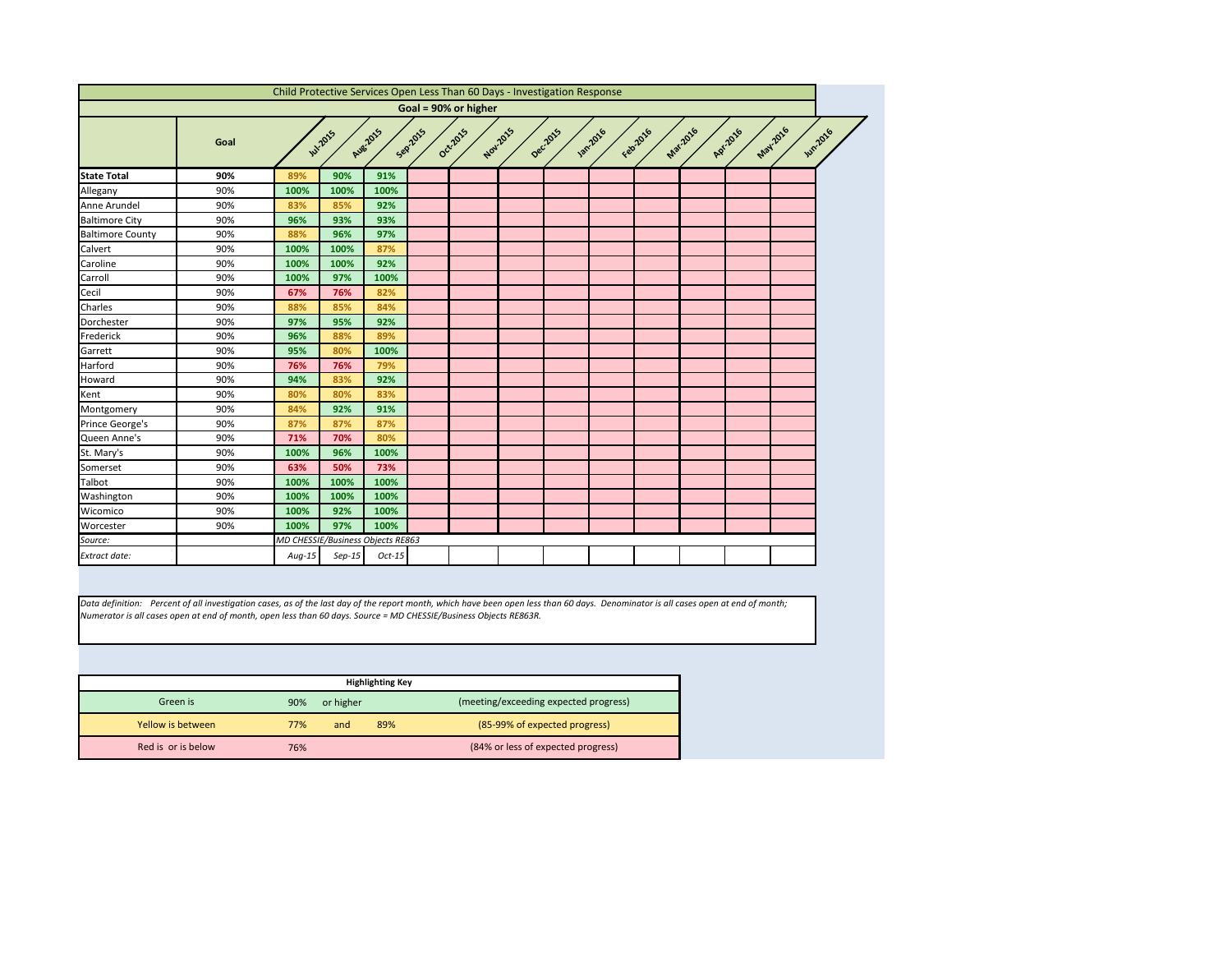<span id="page-3-0"></span>

|                         |      |      |                                   |                      |         |                      |          |          | Child Protective Services Open Less Than 60 Days - Alternative Response |           |                 |          |         |
|-------------------------|------|------|-----------------------------------|----------------------|---------|----------------------|----------|----------|-------------------------------------------------------------------------|-----------|-----------------|----------|---------|
|                         |      |      |                                   |                      |         | Goal = 90% or higher |          |          |                                                                         |           |                 |          |         |
|                         | Goal |      | <b>W.2015</b>                     | Aug.2015             | Sep2015 | Oct2015              | Nov.2015 | Dec.2015 | <b>1</b> 2016                                                           | Februarie | <b>Mar.2016</b> | Apr.2016 | May2016 |
| <b>State Total</b>      | 90%  | 92%  | 94%                               | 95%                  |         |                      |          |          |                                                                         |           |                 |          |         |
| Allegany                | 90%  | 100% | 100%                              | 100%                 |         |                      |          |          |                                                                         |           |                 |          |         |
| Anne Arundel            | 90%  | 87%  | 92%                               | 91%                  |         |                      |          |          |                                                                         |           |                 |          |         |
| <b>Baltimore City</b>   | 90%  | 98%  | 98%                               | 100%                 |         |                      |          |          |                                                                         |           |                 |          |         |
| <b>Baltimore County</b> | 90%  | 92%  | 97%                               | 96%                  |         |                      |          |          |                                                                         |           |                 |          |         |
| Calvert                 | 90%  | 94%  | 88%                               | 91%                  |         |                      |          |          |                                                                         |           |                 |          |         |
| Caroline                | 90%  | 100% | 90%                               | 100%                 |         |                      |          |          |                                                                         |           |                 |          |         |
| Carroll                 | 90%  | 100% | 100%                              | 100%                 |         |                      |          |          |                                                                         |           |                 |          |         |
| Cecil                   | 90%  | 82%  | 83%                               | 89%                  |         |                      |          |          |                                                                         |           |                 |          |         |
| Charles                 | 90%  | 98%  | 96%                               | 98%                  |         |                      |          |          |                                                                         |           |                 |          |         |
| Dorchester              | 90%  | 94%  | 95%                               | 96%                  |         |                      |          |          |                                                                         |           |                 |          |         |
| Frederick               | 90%  | 100% | 100%                              | 100%                 |         |                      |          |          |                                                                         |           |                 |          |         |
| Garrett                 | 90%  | 83%  | 75%                               | 83%                  |         |                      |          |          |                                                                         |           |                 |          |         |
| Harford                 | 90%  | 69%  | 69%                               | 72%                  |         |                      |          |          |                                                                         |           |                 |          |         |
| Howard                  | 90%  | 100% | 100%                              | 94%                  |         |                      |          |          |                                                                         |           |                 |          |         |
| Kent                    | 90%  | 100% | 100%                              | 100%                 |         |                      |          |          |                                                                         |           |                 |          |         |
| Montgomery              | 90%  | 84%  | 83%                               | 93%                  |         |                      |          |          |                                                                         |           |                 |          |         |
| Prince George's         | 90%  | 94%  | 97%                               | 96%                  |         |                      |          |          |                                                                         |           |                 |          |         |
| Queen Anne's            | 90%  | 100% | 100%                              | 100%                 |         |                      |          |          |                                                                         |           |                 |          |         |
| St. Mary's              | 90%  | 100% | 97%                               | 100%                 |         |                      |          |          |                                                                         |           |                 |          |         |
| Somerset                | 90%  | 100% | 100%                              | 100%                 |         |                      |          |          |                                                                         |           |                 |          |         |
| <b>Talbot</b>           | 90%  | 100% | 100%                              | 100%                 |         |                      |          |          |                                                                         |           |                 |          |         |
| Washington              | 90%  | 100% | 100%                              | 100%                 |         |                      |          |          |                                                                         |           |                 |          |         |
| Wicomico                | 90%  | 97%  | 97%                               | 100%                 |         |                      |          |          |                                                                         |           |                 |          |         |
| Worcester               | 90%  | 80%  | 100%                              | 100%                 |         |                      |          |          |                                                                         |           |                 |          |         |
|                         |      |      | MD CHESSIE/Business Objects RE863 |                      |         |                      |          |          |                                                                         |           |                 |          |         |
| Source:                 |      |      |                                   | $Sep-15$<br>$Oct-15$ |         |                      |          |          |                                                                         |           |                 |          |         |

|                    |     |           | <b>Highlighting Key</b> |                                       |
|--------------------|-----|-----------|-------------------------|---------------------------------------|
| Green is           | 90% | or higher |                         | (meeting/exceeding expected progress) |
| Yellow is between  | 77% | and       | 89%                     | (85-99% of expected progress)         |
| Red is or is below | 76% |           |                         | (84% or less of expected progress)    |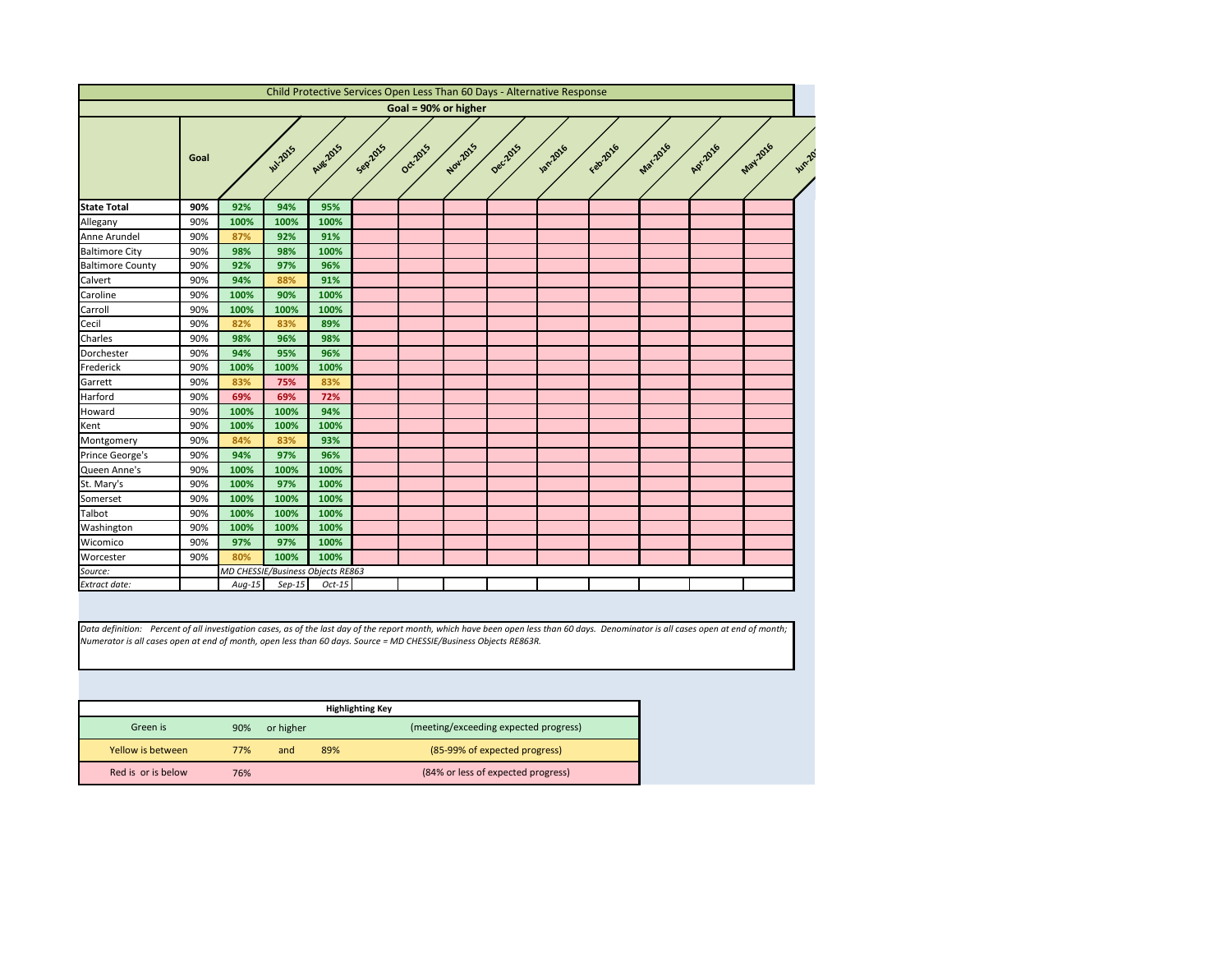<span id="page-4-0"></span>

|                         |                |                |                 |          |         |          | Number of Children in OOH Care                                                  |         |                 |           |          |          |                 |                                  |
|-------------------------|----------------|----------------|-----------------|----------|---------|----------|---------------------------------------------------------------------------------|---------|-----------------|-----------|----------|----------|-----------------|----------------------------------|
|                         |                |                |                 |          |         |          | Goal = $5,174$ or less                                                          |         |                 |           |          |          |                 |                                  |
|                         | Goal           |                | <b>Jul-2015</b> | Aug 2015 | Seprans | Oct-2015 | Nov.2015                                                                        | Deczozs | <b>130:2016</b> | Februario | Mar.2016 | Apr.2016 | <b>May 2016</b> | <b>Jun2015</b><br><b>Wh.2016</b> |
| <b>State Total</b>      | 5,174          | 4,817          | 4,824           | 4,839    |         |          |                                                                                 |         |                 |           |          |          |                 |                                  |
| Allegany                | 65             | 70             | 74              | 81       |         |          |                                                                                 |         |                 |           |          |          |                 |                                  |
| Anne Arundel            | 161            | 155            | 151             | 150      |         |          |                                                                                 |         |                 |           |          |          |                 |                                  |
| <b>Baltimore City</b>   | 2211           | 1,952          | 1,941           | 1,932    |         |          |                                                                                 |         |                 |           |          |          |                 |                                  |
| <b>Baltimore County</b> | 562            | 535            | 548             | 556      |         |          |                                                                                 |         |                 |           |          |          |                 |                                  |
| Calvert                 | 75             | 71             | 69              | 65       |         |          |                                                                                 |         |                 |           |          |          |                 |                                  |
| Caroline                | 33             | 29             | 29              | 26       |         |          |                                                                                 |         |                 |           |          |          |                 |                                  |
| Carroll                 | 47             | 43             | 40              | 40       |         |          |                                                                                 |         |                 |           |          |          |                 |                                  |
| Cecil                   | 180            | 166            | 161             | 157      |         |          |                                                                                 |         |                 |           |          |          |                 |                                  |
| Charles                 | 90             | 83             | 89              | 90       |         |          |                                                                                 |         |                 |           |          |          |                 |                                  |
| Dorchester              | 27             | 34             | 34              | 34       |         |          |                                                                                 |         |                 |           |          |          |                 |                                  |
| Frederick               | 119            | 117            | 112             | 113      |         |          |                                                                                 |         |                 |           |          |          |                 |                                  |
| Garrett                 | 39             | 41             | 44              | 48       |         |          |                                                                                 |         |                 |           |          |          |                 |                                  |
| Harford                 | 247            | 206            | 204             | 203      |         |          |                                                                                 |         |                 |           |          |          |                 |                                  |
| Howard                  | 66             | 54             | 61              | 60       |         |          |                                                                                 |         |                 |           |          |          |                 |                                  |
| Kent                    | 9              | 9              | 9               | 9        |         |          |                                                                                 |         |                 |           |          |          |                 |                                  |
| Montgomery              | 387            | 393            | 405             | 408      |         |          |                                                                                 |         |                 |           |          |          |                 |                                  |
| Prince George's         | 484            | 480            | 478             | 484      |         |          |                                                                                 |         |                 |           |          |          |                 |                                  |
| Queen Anne's            | $\overline{7}$ | 5 <sup>5</sup> | $6\phantom{1}$  | 8        |         |          |                                                                                 |         |                 |           |          |          |                 |                                  |
| St. Mary's              | 86             | 86             | 87              | 91       |         |          |                                                                                 |         |                 |           |          |          |                 |                                  |
| Somerset                | 29             | 27             | 25              | 26       |         |          |                                                                                 |         |                 |           |          |          |                 |                                  |
| Talbot                  | 25             | 22             | 21              | 21       |         |          |                                                                                 |         |                 |           |          |          |                 |                                  |
| Washington              | 171            | 173            | 174             | 176      |         |          |                                                                                 |         |                 |           |          |          |                 |                                  |
| Wicomico                | 28             | 25             | 28              | 27       |         |          |                                                                                 |         |                 |           |          |          |                 |                                  |
| Worcester               | 26             | 41             | 34              | 34       |         |          |                                                                                 |         |                 |           |          |          |                 |                                  |
| Source:                 |                |                |                 |          |         |          | MD CHESSIE/SSW OOH Served file (except Baltimore City, which provides raw data) |         |                 |           |          |          |                 |                                  |
| <b>Extract date:</b>    |                | $Aug-15$       | $Sep-15$        | $Oct-15$ |         |          |                                                                                 |         |                 |           |          |          |                 |                                  |

*Data definition: The number of children in out of home care, on the last day of the month. Counted as the number of children with an open removal episode at the end of the month. Source: MD CHESSIE/SSW OOH Served file; Baltimore City raw data.*

|        | <b>Highlighting Key</b>                                                      |
|--------|------------------------------------------------------------------------------|
| Green  | meeting targeted goal or having fewer children in care than established goal |
| Yellow | up to 15% higher than targeted goal                                          |
| Red    | more than 15% higher than targeted goal                                      |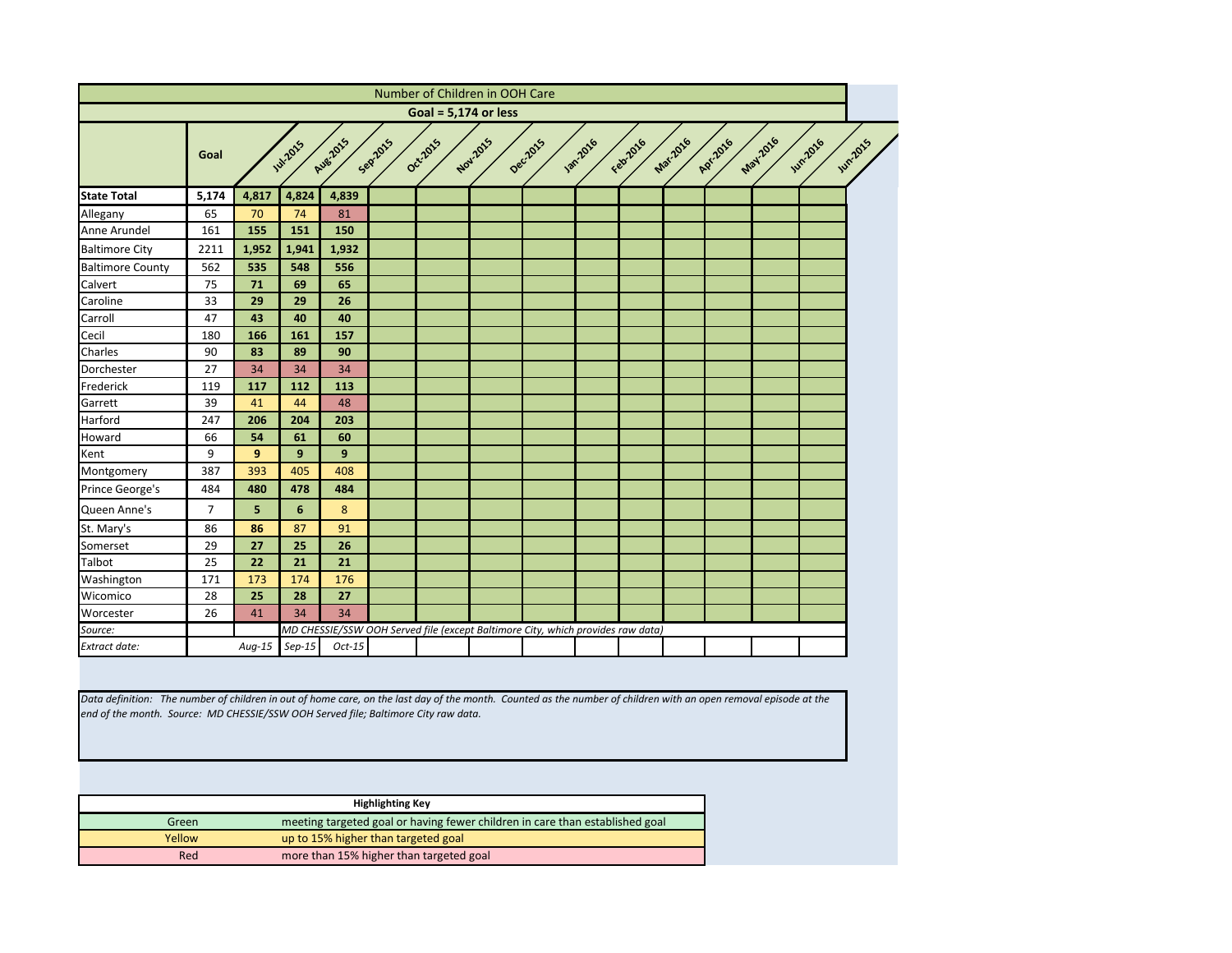

<span id="page-5-0"></span>

|                         |      | Children in Group Homes - children under 18, excluding Child with Disabilities VPA removals |          |                          |                                                   |                    |          |          |                 |                |         |          |                    |
|-------------------------|------|---------------------------------------------------------------------------------------------|----------|--------------------------|---------------------------------------------------|--------------------|----------|----------|-----------------|----------------|---------|----------|--------------------|
|                         |      |                                                                                             |          |                          |                                                   | Goal = 7% or lower |          |          |                 |                |         |          |                    |
| <b>LDSS</b>             | Goal | <b>Jul-2015</b>                                                                             |          | <b>Aug-2015</b>          | Sep2015                                           | Oct-2015           | Nov.2015 | Dec.2015 | <b>130.2016</b> | Feb2016        | Marzoz6 | Apr.2016 | May-2016<br>$\sim$ |
| <b>State Total</b>      | 7%   | 7%                                                                                          | 8%       | 7%                       |                                                   |                    |          |          |                 |                |         |          |                    |
| Allegany                | 7%   | 0%                                                                                          | 0%       | 0%                       |                                                   |                    |          |          |                 |                |         |          |                    |
| Anne Arundel            | 7%   | 11%                                                                                         | 9%       | 9%                       |                                                   |                    |          |          |                 |                |         |          |                    |
| <b>Baltimore City</b>   | 7%   | 6%                                                                                          | 6%       | 5%                       |                                                   |                    |          |          |                 |                |         |          |                    |
| <b>Baltimore County</b> | 7%   | 8%                                                                                          | 9%       | 8%                       |                                                   |                    |          |          |                 |                |         |          |                    |
| Calvert                 | 7%   | 8%                                                                                          | 11%      | 13%                      |                                                   |                    |          |          |                 |                |         |          |                    |
| Caroline                | 7%   | 0%                                                                                          | 0%       | 0%                       |                                                   |                    |          |          |                 |                |         |          |                    |
| Carroll                 | 7%   | 4%                                                                                          | 6%       | 4%                       |                                                   |                    |          |          |                 |                |         |          |                    |
| Cecil                   | 7%   | 9%                                                                                          | 9%       | 4%                       |                                                   |                    |          |          |                 |                |         |          |                    |
| Charles                 | 7%   | 6%                                                                                          | 4%       | 3%                       |                                                   |                    |          |          |                 |                |         |          |                    |
| Dorchester              | 7%   | 11%                                                                                         | 7%       | 6%                       |                                                   |                    |          |          |                 |                |         |          |                    |
| Frederick               | 7%   | 10%                                                                                         | 9%       | 10%                      |                                                   |                    |          |          |                 |                |         |          |                    |
| Garrett                 | 7%   | 6%                                                                                          | 15%      | 15%                      |                                                   |                    |          |          |                 |                |         |          |                    |
| Harford                 | 7%   | 8%                                                                                          | 8%       | 10%                      |                                                   |                    |          |          |                 |                |         |          |                    |
| Howard                  | 7%   | 10%                                                                                         | 16%      | 15%                      |                                                   |                    |          |          |                 |                |         |          |                    |
| Kent*                   | n/a  |                                                                                             |          |                          |                                                   |                    |          |          |                 |                |         |          |                    |
| Montgomery              | 7%   | 11%                                                                                         | 11%      | 11%                      |                                                   |                    |          |          |                 |                |         |          |                    |
| Prince George's         | 7%   | 9%                                                                                          | 10%      | 7%                       |                                                   |                    |          |          |                 |                |         |          |                    |
| Queen Anne's*           | n/a  |                                                                                             |          |                          |                                                   |                    |          |          |                 |                |         |          |                    |
| St. Mary's              | 7%   | 5%                                                                                          | 5%       | 5%                       |                                                   |                    |          |          |                 |                |         |          |                    |
| Somerset                | 7%   | 5%                                                                                          | 5%       | 5%                       |                                                   |                    |          |          |                 |                |         |          |                    |
| Talbot                  | 7%   | 11%                                                                                         | 13%      | 12%                      |                                                   |                    |          |          |                 |                |         |          |                    |
| Washington              | 7%   | 11%                                                                                         | 9%       | 8%                       |                                                   |                    |          |          |                 |                |         |          |                    |
| Wicomico                | 7%   | 6%                                                                                          | 0%       | 0%                       |                                                   |                    |          |          |                 |                |         |          |                    |
| Worcester               | 7%   | 0%                                                                                          | 3%       | 3%                       |                                                   |                    |          |          |                 |                |         |          |                    |
| Source:                 |      | MD CHESSIE/SSW OOH Served file                                                              |          |                          |                                                   |                    |          |          |                 |                |         |          |                    |
| Extract date:           |      | $Aug-15$                                                                                    | $Sep-15$ | $Oct-15$<br>$\mathbf{u}$ | $\mathcal{L}$ and $\mathcal{L}$ and $\mathcal{L}$ |                    |          |          |                 | $CIVIAO =  A $ |         |          |                    |

*\*Kent and Queen Anne's exempt from this indicator due to the small size of their average OOH population in the prior SFY (10 or less)*

|        | <b>Highlighting Key</b> |
|--------|-------------------------|
| Green  | 9% or below             |
| Yellow | between 10% and 19%     |
| Red    | over 19%                |

*Data definition: The percent of children in this subpopulation (OOH under 18, except Child with Disabilities VPA removal type), placed in group homes on the last day of the month. Denominator is the number of children this subpopulation in out of home care at end of month; numerator is the number of children in this subpopulation in open group home placement structure or living arrangement at end of month. Source: MD CHESSIE/SSW OOH Served file.*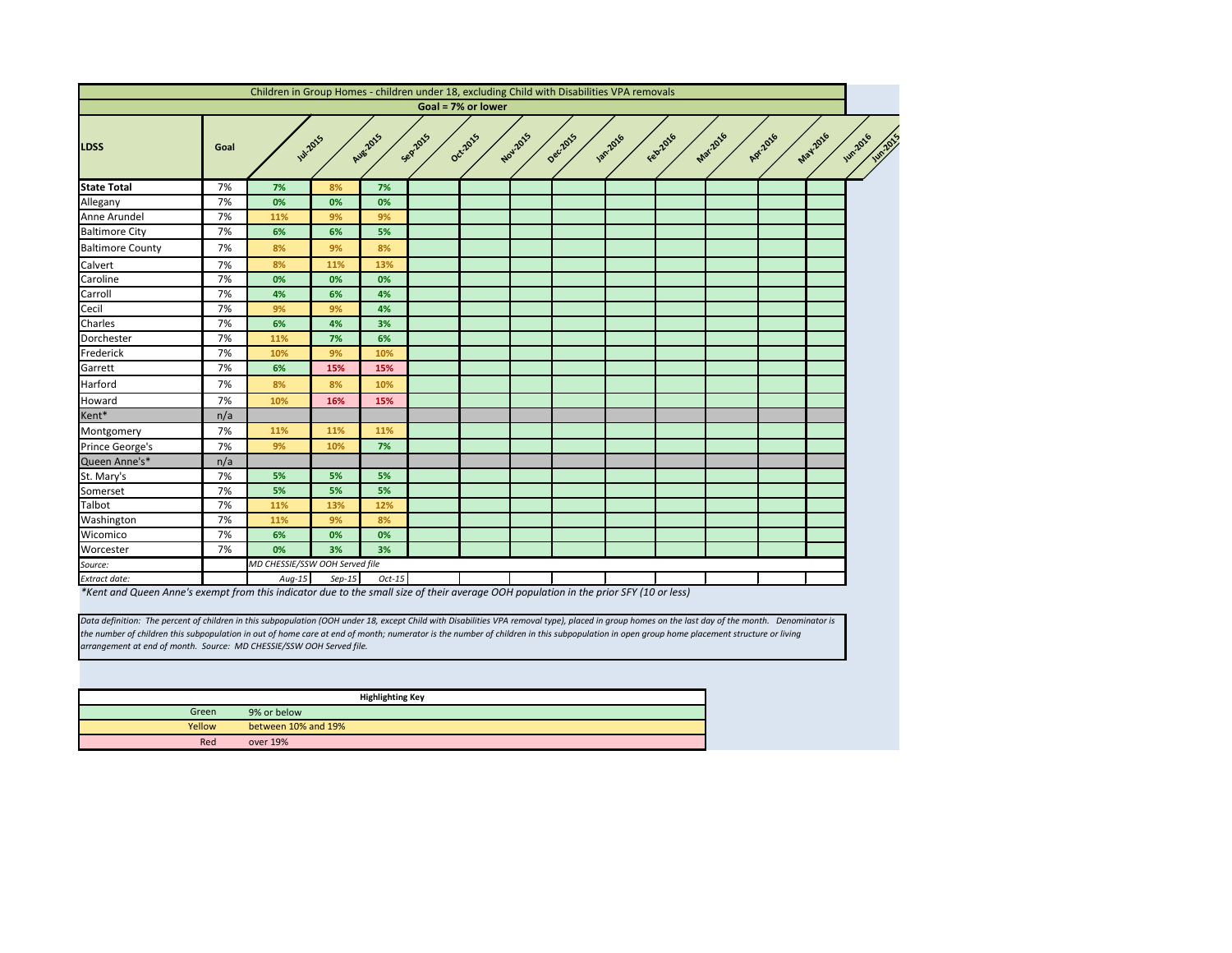<span id="page-6-0"></span>

|                                                                                                                                       |      |          | Children in Family Homes - children under 18, excluding Child with Disabilities VPA removals |          |         |                      |          |          |                |          |          |          |         |                 |
|---------------------------------------------------------------------------------------------------------------------------------------|------|----------|----------------------------------------------------------------------------------------------|----------|---------|----------------------|----------|----------|----------------|----------|----------|----------|---------|-----------------|
|                                                                                                                                       |      |          |                                                                                              |          |         | Goal = 85% or higher |          |          |                |          |          |          |         |                 |
|                                                                                                                                       | Goal |          | <b>W.2015</b>                                                                                | Aug-2015 | Sep2015 | Oct-2015             | Nov.2015 | Dec.2015 | <b>1201016</b> | Febr2016 | Mar-2016 | Apr.2016 | May2016 | <b>Jun 2016</b> |
| <b>State Total</b>                                                                                                                    | 85%  | 84%      | 92%                                                                                          | 84%      |         |                      |          |          |                |          |          |          |         |                 |
| Allegany                                                                                                                              | 85%  | 98%      | 100%                                                                                         | 99%      |         |                      |          |          |                |          |          |          |         |                 |
| Anne Arundel                                                                                                                          | 85%  | 80%      | 91%                                                                                          | 81%      |         |                      |          |          |                |          |          |          |         |                 |
| <b>Baltimore City</b>                                                                                                                 | 85%  | 87%      | 94%                                                                                          | 88%      |         |                      |          |          |                |          |          |          |         |                 |
| <b>Baltimore County</b>                                                                                                               | 85%  | 80%      | 91%                                                                                          | 79%      |         |                      |          |          |                |          |          |          |         |                 |
| Calvert                                                                                                                               | 85%  | 83%      | 89%                                                                                          | 77%      |         |                      |          |          |                |          |          |          |         |                 |
| Caroline                                                                                                                              | 85%  | 100%     | 100%                                                                                         | 100%     |         |                      |          |          |                |          |          |          |         |                 |
| Carroll                                                                                                                               | 85%  | 73%      | 94%                                                                                          | 68%      |         |                      |          |          |                |          |          |          |         |                 |
| Cecil                                                                                                                                 | 85%  | 83%      | 91%                                                                                          | 84%      |         |                      |          |          |                |          |          |          |         |                 |
| Charles                                                                                                                               | 85%  | 86%      | 96%                                                                                          | 84%      |         |                      |          |          |                |          |          |          |         |                 |
| Dorchester                                                                                                                            | 85%  | 74%      | 93%                                                                                          | 76%      |         |                      |          |          |                |          |          |          |         |                 |
| Frederick                                                                                                                             | 85%  | 82%      | 91%                                                                                          | 84%      |         |                      |          |          |                |          |          |          |         |                 |
| Garrett                                                                                                                               | 85%  | 59%      | 85%                                                                                          | 61%      |         |                      |          |          |                |          |          |          |         |                 |
| Harford                                                                                                                               | 85%  | 88%      | 92%                                                                                          | 85%      |         |                      |          |          |                |          |          |          |         |                 |
| Howard                                                                                                                                | 85%  | 83%      | 84%                                                                                          | 76%      |         |                      |          |          |                |          |          |          |         |                 |
| Kent*                                                                                                                                 | n/a  |          |                                                                                              |          |         |                      |          |          |                |          |          |          |         |                 |
| Montgomery                                                                                                                            | 85%  | 78%      | 89%                                                                                          | 74%      |         |                      |          |          |                |          |          |          |         |                 |
| Prince George's                                                                                                                       | 85%  | 79%      | 90%                                                                                          | 81%      |         |                      |          |          |                |          |          |          |         |                 |
| Queen Anne's*                                                                                                                         | n/a  |          |                                                                                              |          |         |                      |          |          |                |          |          |          |         |                 |
| St. Mary's                                                                                                                            | 85%  | 91%      | 95%                                                                                          | 93%      |         |                      |          |          |                |          |          |          |         |                 |
| Somerset                                                                                                                              | 85%  | 95%      | 95%                                                                                          | 86%      |         |                      |          |          |                |          |          |          |         |                 |
| Talbot                                                                                                                                | 85%  | 83%      | 88%                                                                                          | 82%      |         |                      |          |          |                |          |          |          |         |                 |
| Washington                                                                                                                            | 85%  | 83%      | 91%                                                                                          | 84%      |         |                      |          |          |                |          |          |          |         |                 |
| Wicomico                                                                                                                              | 85%  | 76%      | 100%                                                                                         | 78%      |         |                      |          |          |                |          |          |          |         |                 |
| Worcester                                                                                                                             | 85%  | 94%      | 97%                                                                                          | 90%      |         |                      |          |          |                |          |          |          |         |                 |
| Source:                                                                                                                               |      |          | MD CHESSIE/SSW OOH Served file                                                               |          |         |                      |          |          |                |          |          |          |         |                 |
| Extract date:                                                                                                                         |      | $Aug-15$ | $Sep-15$                                                                                     | $Oct-15$ |         |                      |          |          |                |          |          |          |         |                 |
| *Kent and Queen Anne's exempt from this indicator due to the small size of their average OOH population in the prior SFY (10 or less) |      |          |                                                                                              |          |         |                      |          |          |                |          |          |          |         |                 |

*Data definition: The percent of children in this subpopulation (OOH under 18, except Child with Disabilities VPA removal type) placed in family homes on the last day of the month. Family homes include trial home visit; formal kinship care; restricted (relative) foster care; regular foster care; treatment foster care (private and public); and adoptive/pre-finalized adoptive. Denominator is the number of children in this subpopulation in out of home care at end of month; numerator is the number of children in this subpopulation in open family home placement structure or living arrangement at end of month. Source: MD CHESSIE/SSW OOH Served file.*

|        |                     | <b>Highlighting Key</b> |
|--------|---------------------|-------------------------|
| Green  | 85% or higher       |                         |
| Yellow | between 72% and 85% |                         |
| Red    | below 72%           |                         |

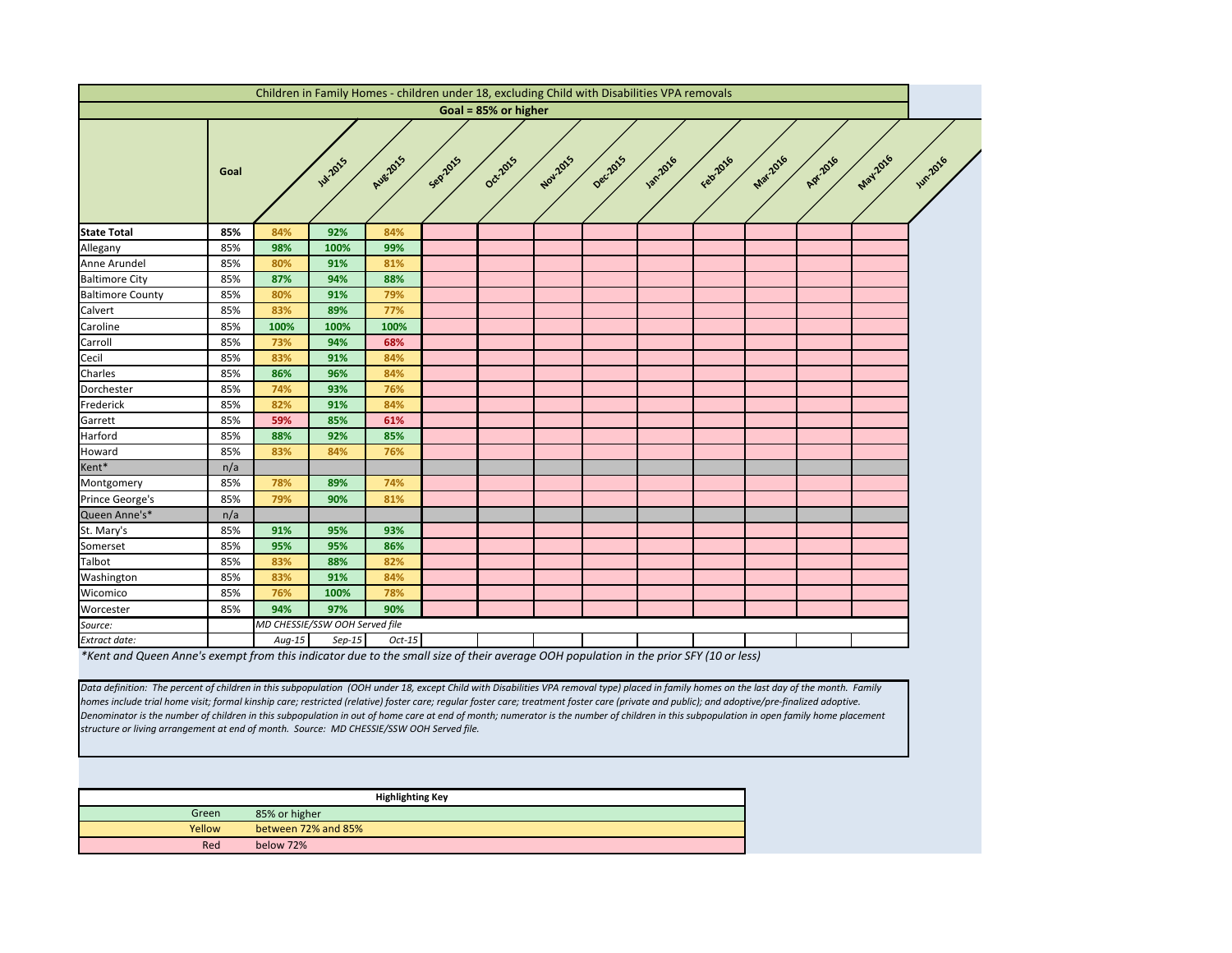<span id="page-7-0"></span>

|                                                                                                                                                                                                                                                                                                                             |        |               |                       |                         |         | <b>Caseworker Visitation</b> |          |          |                |          |          |          |          |                |
|-----------------------------------------------------------------------------------------------------------------------------------------------------------------------------------------------------------------------------------------------------------------------------------------------------------------------------|--------|---------------|-----------------------|-------------------------|---------|------------------------------|----------|----------|----------------|----------|----------|----------|----------|----------------|
|                                                                                                                                                                                                                                                                                                                             |        |               |                       |                         |         | Goal = 95% or higher         |          |          |                |          |          |          |          |                |
| <b>LDSS</b>                                                                                                                                                                                                                                                                                                                 | Goal   |               | <b>141-2015</b>       | <b>Aug-2015</b>         | Sep2015 | Oct2015                      | Nov.2015 | Dec.2015 | <b>1872216</b> | Febricio | Mar.2016 | Apr.2016 | May 2016 | <b>Jun2016</b> |
| <b>State Total</b>                                                                                                                                                                                                                                                                                                          | 95%    | 97%           | 96%                   | 95%                     |         |                              |          |          |                |          |          |          |          |                |
| Allegany                                                                                                                                                                                                                                                                                                                    | 95%    | 100%          | 100%                  | 98%                     |         |                              |          |          |                |          |          |          |          |                |
| Anne Arundel                                                                                                                                                                                                                                                                                                                | 95%    | 99%           | 100%                  | 100%                    |         |                              |          |          |                |          |          |          |          |                |
| <b>Baltimore City</b>                                                                                                                                                                                                                                                                                                       | 95%    | 96%           | 95%                   | 95%                     |         |                              |          |          |                |          |          |          |          |                |
| <b>Baltimore County</b>                                                                                                                                                                                                                                                                                                     | 95%    | 99%           | 98%                   | 94%                     |         |                              |          |          |                |          |          |          |          |                |
| Calvert                                                                                                                                                                                                                                                                                                                     | 95%    | 100%          | 100%                  | 98%                     |         |                              |          |          |                |          |          |          |          |                |
| Caroline                                                                                                                                                                                                                                                                                                                    | 95%    | 100%          | 96%                   | 100%                    |         |                              |          |          |                |          |          |          |          |                |
| Carroll                                                                                                                                                                                                                                                                                                                     | 95%    | 89%           | 100%                  | 97%                     |         |                              |          |          |                |          |          |          |          |                |
| Cecil                                                                                                                                                                                                                                                                                                                       | 95%    | 97%           | 96%                   | 97%                     |         |                              |          |          |                |          |          |          |          |                |
| Charles                                                                                                                                                                                                                                                                                                                     | 95%    | 96%           | 99%                   | 95%                     |         |                              |          |          |                |          |          |          |          |                |
| Dorchester                                                                                                                                                                                                                                                                                                                  | 95%    | 97%           | 94%                   | 82%                     |         |                              |          |          |                |          |          |          |          |                |
| Frederick                                                                                                                                                                                                                                                                                                                   | 95%    | 99%           | 98%                   | 94%                     |         |                              |          |          |                |          |          |          |          |                |
| Garrett                                                                                                                                                                                                                                                                                                                     | 95%    | 100%          | 97%                   | 95%                     |         |                              |          |          |                |          |          |          |          |                |
| Harford                                                                                                                                                                                                                                                                                                                     | 95%    | 97%           | 94%                   | 94%                     |         |                              |          |          |                |          |          |          |          |                |
| Howard                                                                                                                                                                                                                                                                                                                      | 95%    | 100%          | 100%                  | 100%                    |         |                              |          |          |                |          |          |          |          |                |
| Kent                                                                                                                                                                                                                                                                                                                        | 95%    | 100%          | 100%                  | 86%                     |         |                              |          |          |                |          |          |          |          |                |
| Montgomery                                                                                                                                                                                                                                                                                                                  | 95%    | 98%           | 95%                   | 97%                     |         |                              |          |          |                |          |          |          |          |                |
| Prince George's                                                                                                                                                                                                                                                                                                             | 95%    | 95%           | 93%                   | 91%                     |         |                              |          |          |                |          |          |          |          |                |
| Queen Anne's                                                                                                                                                                                                                                                                                                                | 95%    | 67%           | 100%                  | 100%                    |         |                              |          |          |                |          |          |          |          |                |
| St. Mary's                                                                                                                                                                                                                                                                                                                  | 95%    | 100%          | 95%                   | 91%                     |         |                              |          |          |                |          |          |          |          |                |
| Somerset                                                                                                                                                                                                                                                                                                                    | 95%    | 100%          | 100%                  | 86%                     |         |                              |          |          |                |          |          |          |          |                |
| Talbot                                                                                                                                                                                                                                                                                                                      | 95%    | 100%          | 95%                   | 100%                    |         |                              |          |          |                |          |          |          |          |                |
| Washington                                                                                                                                                                                                                                                                                                                  | 95%    | 98%           | 97%                   | 97%                     |         |                              |          |          |                |          |          |          |          |                |
| Wicomico                                                                                                                                                                                                                                                                                                                    | 95%    | 96%           | 90%                   | 96%                     |         |                              |          |          |                |          |          |          |          |                |
| Worcester                                                                                                                                                                                                                                                                                                                   | 95%    | 97%           | 97%                   | 97%                     |         |                              |          |          |                |          |          |          |          |                |
| Source:                                                                                                                                                                                                                                                                                                                     |        |               | MD CHESSIE/SSW report |                         |         |                              |          |          |                |          |          |          |          |                |
| Extract date:                                                                                                                                                                                                                                                                                                               |        | $Oct-15$      | $Oct-15$              | $Oct-15$                |         |                              |          |          |                |          |          |          |          |                |
| Data definition: The percent of children in foster care during entire month who have at least one caseworker visit during the month. Denominator is the count of foster children in<br>care entire month; Numerator is the count of foster children who have at least one caseworker visit during month. Source: MD CHESSIE |        |               |                       |                         |         |                              |          |          |                |          |          |          |          |                |
|                                                                                                                                                                                                                                                                                                                             |        |               |                       | <b>Highlighting Key</b> |         |                              |          |          |                |          |          |          |          |                |
|                                                                                                                                                                                                                                                                                                                             | Green  | 95% or higher |                       |                         |         |                              |          |          |                |          |          |          |          |                |
|                                                                                                                                                                                                                                                                                                                             | Yellow |               | between 85% and 92%   |                         |         |                              |          |          |                |          |          |          |          |                |
|                                                                                                                                                                                                                                                                                                                             | Red    | below 85%     |                       |                         |         |                              |          |          |                |          |          |          |          |                |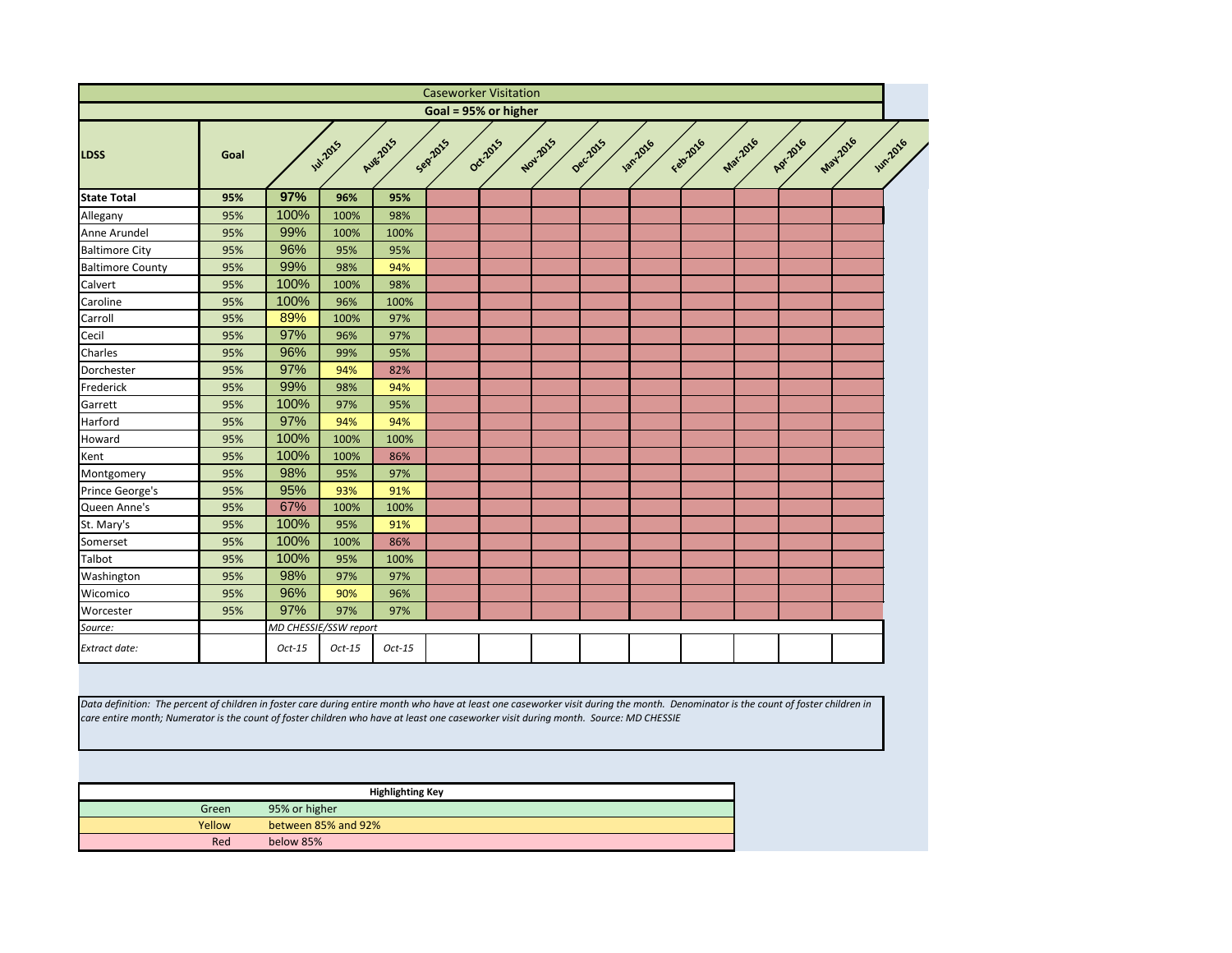<span id="page-8-0"></span>

|                                                                                                               |                |                                                                                 |                |                |         |          |          | Number of Children Exiting to Guardianship |                  |           |          |          |                  |                |                                     |                                                                                  |                                                   |
|---------------------------------------------------------------------------------------------------------------|----------------|---------------------------------------------------------------------------------|----------------|----------------|---------|----------|----------|--------------------------------------------|------------------|-----------|----------|----------|------------------|----------------|-------------------------------------|----------------------------------------------------------------------------------|---------------------------------------------------|
| Goal = 511 or more                                                                                            |                |                                                                                 |                |                |         |          |          |                                            |                  |           |          |          | FY 2016 Analysis |                |                                     |                                                                                  |                                                   |
|                                                                                                               | Goal           |                                                                                 | <b>W.2015</b>  | Aug-2015       | Sepzons | Oct-2015 | Nov.2015 | Dec.2015                                   | <b>1301.2016</b> | Februarie | Mar.2016 | Apr.2016 | <b>May-2016</b>  | <b>Wh.2016</b> | <b>Year to</b><br><b>Date Total</b> | <b>Expected Percent of</b><br><b>Goal to be Completed</b><br>as of Current Month | <b>Actual Percent of Goal</b><br><b>Completed</b> |
| <b>State Total</b>                                                                                            | 511            | 39                                                                              | 34             | 53             |         |          |          |                                            |                  |           |          |          |                  |                | 126                                 | 25%                                                                              | 25%                                               |
| Allegany                                                                                                      | 3              | $\overline{2}$                                                                  |                | $\overline{2}$ |         |          |          |                                            |                  |           |          |          |                  |                |                                     | 25%                                                                              | 167%                                              |
| Anne Arundel                                                                                                  | 9              | 4                                                                               | $\mathbf 0$    | $\Omega$       |         |          |          |                                            |                  |           |          |          |                  |                |                                     | 25%                                                                              | 44%                                               |
| <b>Baltimore City</b>                                                                                         | 362            | 8                                                                               | 11             | 27             |         |          |          |                                            |                  |           |          |          |                  |                | 46                                  | 25%                                                                              | 13%                                               |
| <b>Baltimore County</b>                                                                                       | 23             | $\overline{2}$                                                                  | 6              | -6             |         |          |          |                                            |                  |           |          |          |                  |                | 14                                  | 25%                                                                              | 61%                                               |
| Calvert                                                                                                       | $\overline{3}$ | $\overline{2}$                                                                  | $\Omega$       | $\mathbf 0$    |         |          |          |                                            |                  |           |          |          |                  |                | 2                                   | 25%                                                                              | 67%                                               |
| Caroline                                                                                                      | $\overline{7}$ | $\mathbf 0$                                                                     | $\Omega$       | -1             |         |          |          |                                            |                  |           |          |          |                  |                |                                     | 25%                                                                              | 14%                                               |
| Carroll                                                                                                       | $\overline{2}$ | $\mathbf 0$                                                                     |                | -1             |         |          |          |                                            |                  |           |          |          |                  |                | 2                                   | 25%                                                                              | 100%                                              |
| Cecil                                                                                                         | $\overline{2}$ | 6                                                                               | 5              |                |         |          |          |                                            |                  |           |          |          |                  |                | 12 <sub>2</sub>                     | 25%                                                                              | 600%                                              |
| Charles                                                                                                       | -5             | $\mathbf 0$                                                                     | $\Omega$       | -5             |         |          |          |                                            |                  |           |          |          |                  |                |                                     | 25%                                                                              | 100%                                              |
| Dorchester                                                                                                    | $\overline{3}$ | $\mathbf 0$                                                                     | $\mathbf 0$    | $\Omega$       |         |          |          |                                            |                  |           |          |          |                  |                | $\Omega$                            | 25%                                                                              | 0%                                                |
| Frederick                                                                                                     | 4              | $\mathbf 0$                                                                     | -3             | $\Omega$       |         |          |          |                                            |                  |           |          |          |                  |                | 3                                   | 25%                                                                              | 75%                                               |
| Garrett                                                                                                       | 5              | $\mathbf 0$                                                                     | -1             | -1             |         |          |          |                                            |                  |           |          |          |                  |                | 2                                   | 25%                                                                              | 40%                                               |
| Harford                                                                                                       | 6              | $\overline{7}$                                                                  | $\mathbf 0$    | $\overline{2}$ |         |          |          |                                            |                  |           |          |          |                  |                | <b>q</b>                            | 25%                                                                              | 150%                                              |
| Howard                                                                                                        | -1             | $\mathbf 0$                                                                     | $\Omega$       | $\overline{2}$ |         |          |          |                                            |                  |           |          |          |                  |                | 2                                   | 25%                                                                              | 200%                                              |
| Kent                                                                                                          | -1             | $\mathbf 0$                                                                     | $\Omega$       | $\Omega$       |         |          |          |                                            |                  |           |          |          |                  |                | $\Omega$                            | 25%                                                                              | 0%                                                |
| Montgomery                                                                                                    | 12             | $\overline{3}$                                                                  |                | $\overline{2}$ |         |          |          |                                            |                  |           |          |          |                  |                | 6                                   | 25%                                                                              | 50%                                               |
| Prince George's                                                                                               | 47             | -1                                                                              | $\overline{2}$ | -1             |         |          |          |                                            |                  |           |          |          |                  |                |                                     | 25%                                                                              | 9%                                                |
| Queen Anne's                                                                                                  | $\mathbf{0}$   | $\mathbf 0$                                                                     | $\mathbf 0$    | $\Omega$       |         |          |          |                                            |                  |           |          |          |                  |                | n                                   | 25%                                                                              | n/a                                               |
| St. Mary's                                                                                                    | 6              | $\mathbf 0$                                                                     | $\Omega$       | $\Omega$       |         |          |          |                                            |                  |           |          |          |                  |                | $\Omega$                            | 25%                                                                              | 0%                                                |
| Somerset                                                                                                      |                | 0                                                                               | 0              | $\Omega$       |         |          |          |                                            |                  |           |          |          |                  |                | n                                   | 25%                                                                              | 0%                                                |
| Talbot                                                                                                        | $\mathbf 0$    | $\mathbf 0$                                                                     | 0              | $\Omega$       |         |          |          |                                            |                  |           |          |          |                  |                | $\bf{0}$                            | 25%                                                                              | n/a                                               |
| Washington                                                                                                    | 5              | $\overline{4}$                                                                  | $\mathbf 0$    | $\Omega$       |         |          |          |                                            |                  |           |          |          |                  |                | 4                                   | 25%                                                                              | 80%                                               |
| Wicomico                                                                                                      | $\overline{3}$ | $\mathbf 0$                                                                     |                |                |         |          |          |                                            |                  |           |          |          |                  |                | 2                                   | 25%                                                                              | 67%                                               |
| Worcester                                                                                                     | $\mathbf{1}$   | $\mathbf 0$                                                                     | $\overline{2}$ | $\mathbf 1$    |         |          |          |                                            |                  |           |          |          |                  |                | 3.                                  | 25%                                                                              | 300%                                              |
| Source:                                                                                                       |                | MD CHESSIE/SSW OOH Served file (except Baltimore City, which provides raw data) |                |                |         |          |          |                                            |                  |           |          |          |                  |                |                                     | <b>Highlighting Key for Year to Date</b>                                         | Highlighting Key for Actual P                     |
| Extract date:                                                                                                 |                | $Aug-15$                                                                        | $Sep-15$       | $Oct-15$       |         |          |          |                                            |                  |           |          |          |                  |                |                                     | Green = met/exceeded FY goal                                                     | Green is or is above                              |
|                                                                                                               |                |                                                                                 |                |                |         |          |          |                                            |                  |           |          |          |                  |                |                                     |                                                                                  | Yellow is between                                 |
| FY 15 goal based on 90% of children as of June 30, 2014 with PPG of Guardianship or Live with Other Relatives |                |                                                                                 |                |                |         |          |          |                                            |                  |           |          |          |                  |                |                                     |                                                                                  | Red is or is below                                |

*Data definition: The number of children who exit to guardianship during the report month. Denominator is the children who exit foster care during the report month; Numerator is the children who exit foster care, with exit reason of guardianship and removal end date during the report month. Source: MD CHESSIE/SSW OOH Served file; Baltimore City raw data.*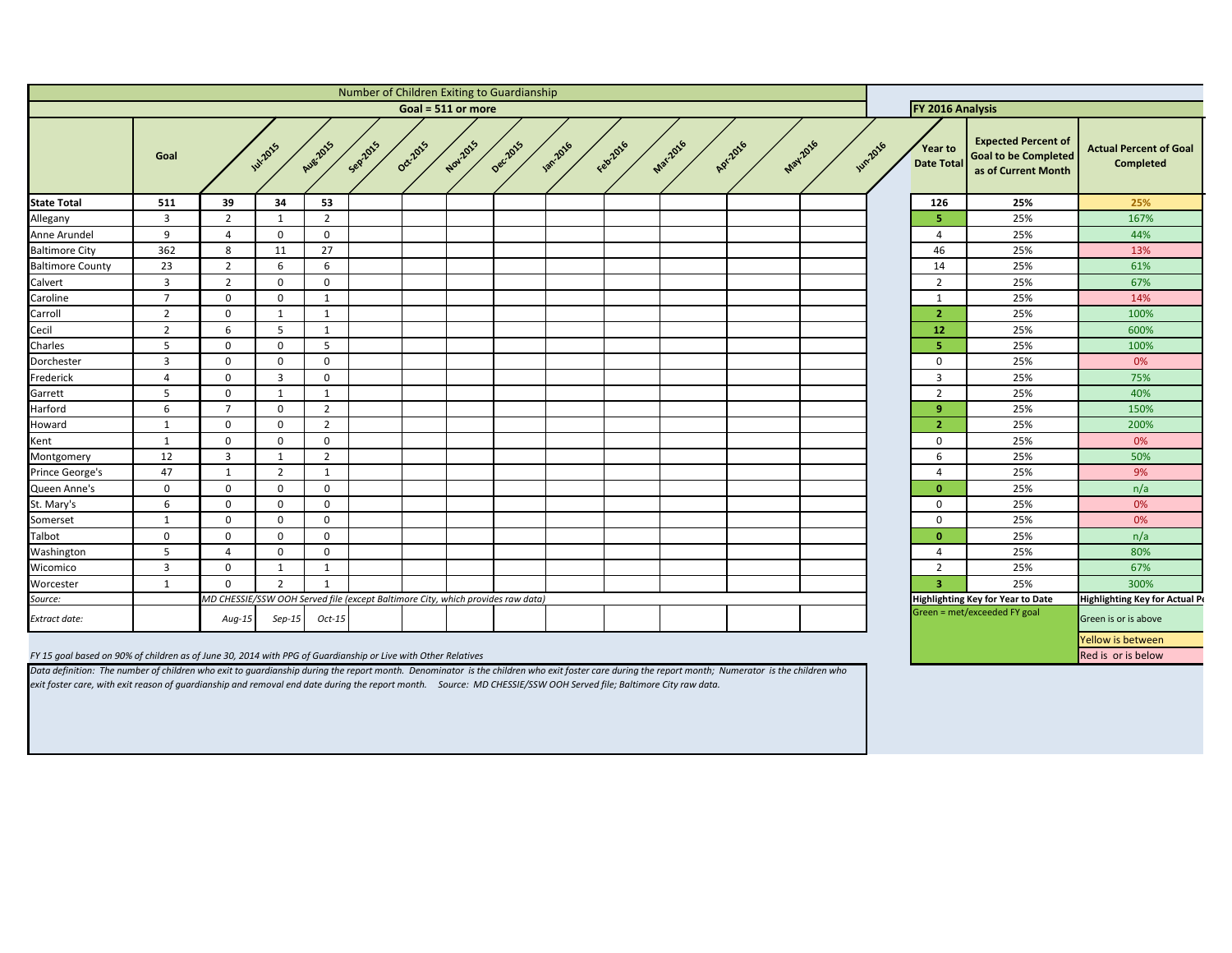| f<br>ed.<br>h | <b>Actual Percent of Goal</b><br><b>Completed</b> |
|---------------|---------------------------------------------------|
|               | 20%                                               |
|               | 75%                                               |
|               | 22%                                               |
|               | 21%                                               |
|               | 39%                                               |
|               | 56%                                               |
|               | 0%                                                |
|               | 0%                                                |
|               | 11%                                               |
|               | 36%                                               |
|               | 0%                                                |
|               | 8%                                                |
|               | 0%                                                |
|               | 31%                                               |
|               | 0%                                                |
|               |                                                   |
|               | 15%                                               |
|               | 14%                                               |
|               | 0%                                                |
|               | 0%                                                |
|               | 0%                                                |
|               | 0%                                                |
|               | 18%                                               |
|               | 20%                                               |
|               | 0%                                                |
|               |                                                   |
|               |                                                   |
|               |                                                   |
|               |                                                   |
|               |                                                   |

<span id="page-9-0"></span>

| FY 2016 Analysis<br>Goal = $280$ or more<br><b>Expected Percent of</b><br>May 2016<br>Mar-2016<br>Nov.2015<br>Aug.2015<br>Seprats<br>Oct-2015<br>Deciloss<br>Febr2016<br>Apr.2016<br><b>1887.2016</b><br><b>JUN2016</b><br><b>Jul-2015</b><br>Year to<br><b>Goal to be Completed</b><br>Goal<br>Date Total<br>as of Current Month<br><b>State Total</b><br>19<br>57<br>25%<br>280<br>13<br>25<br>$\overline{2}$<br>3<br>25%<br>Allegany<br>$\mathbf{0}$<br>4<br>$\mathbf{1}$<br>9<br>$\overline{2}$<br>25%<br>$\mathbf 0$<br>$\mathbf 0$<br>$\overline{2}$<br>Anne Arundel<br><b>Baltimore City</b><br>92<br>3<br>6<br>10<br>19<br>25%<br>3<br><b>Baltimore County</b><br>23<br>5<br>9<br>25%<br>$\mathbf{1}$<br>Calvert<br>9<br>$\mathbf{3}$<br>$\overline{2}$<br>5<br>25%<br>$\mathbf 0$<br>5<br>Caroline<br>$\mathbf 0$<br>$\mathbf 0$<br>$\mathbf 0$<br>25%<br>0<br>Carroll<br>5<br>25%<br>$\mathbf 0$<br>$\mathbf 0$<br>$\mathbf 0$<br>$\mathbf 0$<br>Cecil<br>19<br>$\overline{2}$<br>25%<br>$\mathbf 0$<br>$2^{\circ}$<br>0<br>Charles<br>$\overline{2}$<br>$\overline{2}$<br>$\mathbf 0$<br>25%<br>11<br>$\overline{4}$<br>$\mathbf 0$<br>$\mathbf{0}$<br>$\mathbf 0$<br>$\mathbf 0$<br>25%<br>Dorchester<br>$\mathbf{1}$<br>12<br>$\mathbf 0$<br>Frederick<br>$\mathbf 0$<br>25%<br>$\mathbf{1}$<br>$\mathbf{1}$<br>Garrett<br>$\mathbf 0$<br>$\mathbf 0$<br>$\mathbf 0$<br>$\mathbf 0$<br>25%<br>$\mathbf{1}$<br>Harford<br>13<br>$\overline{2}$<br>$2^{\circ}$<br>$\mathbf 0$<br>25%<br>$\overline{4}$<br>$\mathbf{3}$<br>25%<br>Howard<br>$\mathbf 0$<br>$\mathbf 0$<br>$\mathbf 0$<br>$\mathbf 0$<br>$\mathbf 0$<br>$\mathbf 0$<br>$\mathbf 0$<br>25%<br>Kent<br>0<br>$\mathbf 0$<br>20<br>$\overline{2}$<br>$\mathbf 0$<br>3<br>25%<br>Montgomery<br>$\mathbf{1}$<br>Prince George's<br>$\mathbf 0$<br>$\overline{2}$<br>25%<br>14<br>$\mathbf{1}$<br>$\mathbf{1}$<br>Queen Anne's<br>$\mathbf{0}$<br>$\mathbf 0$<br>$\mathbf 0$<br>25%<br>$\mathbf{1}$<br>0<br>St. Mary's<br>$\mathbf 0$<br>$\mathbf 0$<br>$\mathbf 0$<br>10<br>0<br>25%<br>Somerset<br>$5\phantom{.}$<br>$\mathbf 0$<br>25%<br>0<br>0<br>$\bf{0}$<br>Talbot<br>$\mathbf 0$<br>$\mathbf 0$<br>$\mathbf 0$<br>$\mathbf 0$<br>25%<br>4<br>$\mathbf 0$<br>$\overline{2}$<br>11<br>$\mathbf{1}$<br>$\mathbf{1}$<br>25%<br>Washington<br>Wicomico<br>5<br>$\mathbf 0$<br>$\mathbf 0$<br>25%<br>$\mathbf{1}$<br>$\mathbf{1}$<br>$\overline{3}$<br>$\mathbf 0$<br>$\mathbf 0$<br>$\mathbf 0$<br>Worcester<br>$\mathbf 0$<br>25%<br>MD CHESSIE/SSW OOH Served file (except Baltimore City, which provides raw data)<br><b>Highlighting Key for Year to Date</b><br>Source:<br>Green = met/exceeded FY goal<br>$Oct-15$<br>$Sep-15$<br><b>Extract date:</b><br>Aug-15 |  |  |  |  | Number of Children Exiting to Adoption |  |  |  |  |  |  |  |  |  |  |                                |
|---------------------------------------------------------------------------------------------------------------------------------------------------------------------------------------------------------------------------------------------------------------------------------------------------------------------------------------------------------------------------------------------------------------------------------------------------------------------------------------------------------------------------------------------------------------------------------------------------------------------------------------------------------------------------------------------------------------------------------------------------------------------------------------------------------------------------------------------------------------------------------------------------------------------------------------------------------------------------------------------------------------------------------------------------------------------------------------------------------------------------------------------------------------------------------------------------------------------------------------------------------------------------------------------------------------------------------------------------------------------------------------------------------------------------------------------------------------------------------------------------------------------------------------------------------------------------------------------------------------------------------------------------------------------------------------------------------------------------------------------------------------------------------------------------------------------------------------------------------------------------------------------------------------------------------------------------------------------------------------------------------------------------------------------------------------------------------------------------------------------------------------------------------------------------------------------------------------------------------------------------------------------------------------------------------------------------------------------------------------------------------------------------------------------------------------------------------------------------------------------------------------------------------------------------------------------------------------------------------------------------------------------------------------------------------------------------------------------------------------------|--|--|--|--|----------------------------------------|--|--|--|--|--|--|--|--|--|--|--------------------------------|
|                                                                                                                                                                                                                                                                                                                                                                                                                                                                                                                                                                                                                                                                                                                                                                                                                                                                                                                                                                                                                                                                                                                                                                                                                                                                                                                                                                                                                                                                                                                                                                                                                                                                                                                                                                                                                                                                                                                                                                                                                                                                                                                                                                                                                                                                                                                                                                                                                                                                                                                                                                                                                                                                                                                                             |  |  |  |  |                                        |  |  |  |  |  |  |  |  |  |  |                                |
|                                                                                                                                                                                                                                                                                                                                                                                                                                                                                                                                                                                                                                                                                                                                                                                                                                                                                                                                                                                                                                                                                                                                                                                                                                                                                                                                                                                                                                                                                                                                                                                                                                                                                                                                                                                                                                                                                                                                                                                                                                                                                                                                                                                                                                                                                                                                                                                                                                                                                                                                                                                                                                                                                                                                             |  |  |  |  |                                        |  |  |  |  |  |  |  |  |  |  | <b>Actual Percer</b><br>Comple |
|                                                                                                                                                                                                                                                                                                                                                                                                                                                                                                                                                                                                                                                                                                                                                                                                                                                                                                                                                                                                                                                                                                                                                                                                                                                                                                                                                                                                                                                                                                                                                                                                                                                                                                                                                                                                                                                                                                                                                                                                                                                                                                                                                                                                                                                                                                                                                                                                                                                                                                                                                                                                                                                                                                                                             |  |  |  |  |                                        |  |  |  |  |  |  |  |  |  |  | 20%                            |
|                                                                                                                                                                                                                                                                                                                                                                                                                                                                                                                                                                                                                                                                                                                                                                                                                                                                                                                                                                                                                                                                                                                                                                                                                                                                                                                                                                                                                                                                                                                                                                                                                                                                                                                                                                                                                                                                                                                                                                                                                                                                                                                                                                                                                                                                                                                                                                                                                                                                                                                                                                                                                                                                                                                                             |  |  |  |  |                                        |  |  |  |  |  |  |  |  |  |  | 75%                            |
|                                                                                                                                                                                                                                                                                                                                                                                                                                                                                                                                                                                                                                                                                                                                                                                                                                                                                                                                                                                                                                                                                                                                                                                                                                                                                                                                                                                                                                                                                                                                                                                                                                                                                                                                                                                                                                                                                                                                                                                                                                                                                                                                                                                                                                                                                                                                                                                                                                                                                                                                                                                                                                                                                                                                             |  |  |  |  |                                        |  |  |  |  |  |  |  |  |  |  | 22%                            |
|                                                                                                                                                                                                                                                                                                                                                                                                                                                                                                                                                                                                                                                                                                                                                                                                                                                                                                                                                                                                                                                                                                                                                                                                                                                                                                                                                                                                                                                                                                                                                                                                                                                                                                                                                                                                                                                                                                                                                                                                                                                                                                                                                                                                                                                                                                                                                                                                                                                                                                                                                                                                                                                                                                                                             |  |  |  |  |                                        |  |  |  |  |  |  |  |  |  |  | 21%                            |
|                                                                                                                                                                                                                                                                                                                                                                                                                                                                                                                                                                                                                                                                                                                                                                                                                                                                                                                                                                                                                                                                                                                                                                                                                                                                                                                                                                                                                                                                                                                                                                                                                                                                                                                                                                                                                                                                                                                                                                                                                                                                                                                                                                                                                                                                                                                                                                                                                                                                                                                                                                                                                                                                                                                                             |  |  |  |  |                                        |  |  |  |  |  |  |  |  |  |  | 39%                            |
|                                                                                                                                                                                                                                                                                                                                                                                                                                                                                                                                                                                                                                                                                                                                                                                                                                                                                                                                                                                                                                                                                                                                                                                                                                                                                                                                                                                                                                                                                                                                                                                                                                                                                                                                                                                                                                                                                                                                                                                                                                                                                                                                                                                                                                                                                                                                                                                                                                                                                                                                                                                                                                                                                                                                             |  |  |  |  |                                        |  |  |  |  |  |  |  |  |  |  | 56%                            |
|                                                                                                                                                                                                                                                                                                                                                                                                                                                                                                                                                                                                                                                                                                                                                                                                                                                                                                                                                                                                                                                                                                                                                                                                                                                                                                                                                                                                                                                                                                                                                                                                                                                                                                                                                                                                                                                                                                                                                                                                                                                                                                                                                                                                                                                                                                                                                                                                                                                                                                                                                                                                                                                                                                                                             |  |  |  |  |                                        |  |  |  |  |  |  |  |  |  |  | 0%                             |
|                                                                                                                                                                                                                                                                                                                                                                                                                                                                                                                                                                                                                                                                                                                                                                                                                                                                                                                                                                                                                                                                                                                                                                                                                                                                                                                                                                                                                                                                                                                                                                                                                                                                                                                                                                                                                                                                                                                                                                                                                                                                                                                                                                                                                                                                                                                                                                                                                                                                                                                                                                                                                                                                                                                                             |  |  |  |  |                                        |  |  |  |  |  |  |  |  |  |  | 0%                             |
|                                                                                                                                                                                                                                                                                                                                                                                                                                                                                                                                                                                                                                                                                                                                                                                                                                                                                                                                                                                                                                                                                                                                                                                                                                                                                                                                                                                                                                                                                                                                                                                                                                                                                                                                                                                                                                                                                                                                                                                                                                                                                                                                                                                                                                                                                                                                                                                                                                                                                                                                                                                                                                                                                                                                             |  |  |  |  |                                        |  |  |  |  |  |  |  |  |  |  | 11%                            |
|                                                                                                                                                                                                                                                                                                                                                                                                                                                                                                                                                                                                                                                                                                                                                                                                                                                                                                                                                                                                                                                                                                                                                                                                                                                                                                                                                                                                                                                                                                                                                                                                                                                                                                                                                                                                                                                                                                                                                                                                                                                                                                                                                                                                                                                                                                                                                                                                                                                                                                                                                                                                                                                                                                                                             |  |  |  |  |                                        |  |  |  |  |  |  |  |  |  |  | 36%                            |
|                                                                                                                                                                                                                                                                                                                                                                                                                                                                                                                                                                                                                                                                                                                                                                                                                                                                                                                                                                                                                                                                                                                                                                                                                                                                                                                                                                                                                                                                                                                                                                                                                                                                                                                                                                                                                                                                                                                                                                                                                                                                                                                                                                                                                                                                                                                                                                                                                                                                                                                                                                                                                                                                                                                                             |  |  |  |  |                                        |  |  |  |  |  |  |  |  |  |  | 0%                             |
|                                                                                                                                                                                                                                                                                                                                                                                                                                                                                                                                                                                                                                                                                                                                                                                                                                                                                                                                                                                                                                                                                                                                                                                                                                                                                                                                                                                                                                                                                                                                                                                                                                                                                                                                                                                                                                                                                                                                                                                                                                                                                                                                                                                                                                                                                                                                                                                                                                                                                                                                                                                                                                                                                                                                             |  |  |  |  |                                        |  |  |  |  |  |  |  |  |  |  | 8%                             |
|                                                                                                                                                                                                                                                                                                                                                                                                                                                                                                                                                                                                                                                                                                                                                                                                                                                                                                                                                                                                                                                                                                                                                                                                                                                                                                                                                                                                                                                                                                                                                                                                                                                                                                                                                                                                                                                                                                                                                                                                                                                                                                                                                                                                                                                                                                                                                                                                                                                                                                                                                                                                                                                                                                                                             |  |  |  |  |                                        |  |  |  |  |  |  |  |  |  |  | 0%                             |
|                                                                                                                                                                                                                                                                                                                                                                                                                                                                                                                                                                                                                                                                                                                                                                                                                                                                                                                                                                                                                                                                                                                                                                                                                                                                                                                                                                                                                                                                                                                                                                                                                                                                                                                                                                                                                                                                                                                                                                                                                                                                                                                                                                                                                                                                                                                                                                                                                                                                                                                                                                                                                                                                                                                                             |  |  |  |  |                                        |  |  |  |  |  |  |  |  |  |  | 31%                            |
|                                                                                                                                                                                                                                                                                                                                                                                                                                                                                                                                                                                                                                                                                                                                                                                                                                                                                                                                                                                                                                                                                                                                                                                                                                                                                                                                                                                                                                                                                                                                                                                                                                                                                                                                                                                                                                                                                                                                                                                                                                                                                                                                                                                                                                                                                                                                                                                                                                                                                                                                                                                                                                                                                                                                             |  |  |  |  |                                        |  |  |  |  |  |  |  |  |  |  | 0%                             |
|                                                                                                                                                                                                                                                                                                                                                                                                                                                                                                                                                                                                                                                                                                                                                                                                                                                                                                                                                                                                                                                                                                                                                                                                                                                                                                                                                                                                                                                                                                                                                                                                                                                                                                                                                                                                                                                                                                                                                                                                                                                                                                                                                                                                                                                                                                                                                                                                                                                                                                                                                                                                                                                                                                                                             |  |  |  |  |                                        |  |  |  |  |  |  |  |  |  |  |                                |
|                                                                                                                                                                                                                                                                                                                                                                                                                                                                                                                                                                                                                                                                                                                                                                                                                                                                                                                                                                                                                                                                                                                                                                                                                                                                                                                                                                                                                                                                                                                                                                                                                                                                                                                                                                                                                                                                                                                                                                                                                                                                                                                                                                                                                                                                                                                                                                                                                                                                                                                                                                                                                                                                                                                                             |  |  |  |  |                                        |  |  |  |  |  |  |  |  |  |  | 15%                            |
|                                                                                                                                                                                                                                                                                                                                                                                                                                                                                                                                                                                                                                                                                                                                                                                                                                                                                                                                                                                                                                                                                                                                                                                                                                                                                                                                                                                                                                                                                                                                                                                                                                                                                                                                                                                                                                                                                                                                                                                                                                                                                                                                                                                                                                                                                                                                                                                                                                                                                                                                                                                                                                                                                                                                             |  |  |  |  |                                        |  |  |  |  |  |  |  |  |  |  | 14%                            |
|                                                                                                                                                                                                                                                                                                                                                                                                                                                                                                                                                                                                                                                                                                                                                                                                                                                                                                                                                                                                                                                                                                                                                                                                                                                                                                                                                                                                                                                                                                                                                                                                                                                                                                                                                                                                                                                                                                                                                                                                                                                                                                                                                                                                                                                                                                                                                                                                                                                                                                                                                                                                                                                                                                                                             |  |  |  |  |                                        |  |  |  |  |  |  |  |  |  |  | 0%                             |
|                                                                                                                                                                                                                                                                                                                                                                                                                                                                                                                                                                                                                                                                                                                                                                                                                                                                                                                                                                                                                                                                                                                                                                                                                                                                                                                                                                                                                                                                                                                                                                                                                                                                                                                                                                                                                                                                                                                                                                                                                                                                                                                                                                                                                                                                                                                                                                                                                                                                                                                                                                                                                                                                                                                                             |  |  |  |  |                                        |  |  |  |  |  |  |  |  |  |  | 0%                             |
|                                                                                                                                                                                                                                                                                                                                                                                                                                                                                                                                                                                                                                                                                                                                                                                                                                                                                                                                                                                                                                                                                                                                                                                                                                                                                                                                                                                                                                                                                                                                                                                                                                                                                                                                                                                                                                                                                                                                                                                                                                                                                                                                                                                                                                                                                                                                                                                                                                                                                                                                                                                                                                                                                                                                             |  |  |  |  |                                        |  |  |  |  |  |  |  |  |  |  | 0%                             |
|                                                                                                                                                                                                                                                                                                                                                                                                                                                                                                                                                                                                                                                                                                                                                                                                                                                                                                                                                                                                                                                                                                                                                                                                                                                                                                                                                                                                                                                                                                                                                                                                                                                                                                                                                                                                                                                                                                                                                                                                                                                                                                                                                                                                                                                                                                                                                                                                                                                                                                                                                                                                                                                                                                                                             |  |  |  |  |                                        |  |  |  |  |  |  |  |  |  |  | 0%                             |
|                                                                                                                                                                                                                                                                                                                                                                                                                                                                                                                                                                                                                                                                                                                                                                                                                                                                                                                                                                                                                                                                                                                                                                                                                                                                                                                                                                                                                                                                                                                                                                                                                                                                                                                                                                                                                                                                                                                                                                                                                                                                                                                                                                                                                                                                                                                                                                                                                                                                                                                                                                                                                                                                                                                                             |  |  |  |  |                                        |  |  |  |  |  |  |  |  |  |  | 18%                            |
|                                                                                                                                                                                                                                                                                                                                                                                                                                                                                                                                                                                                                                                                                                                                                                                                                                                                                                                                                                                                                                                                                                                                                                                                                                                                                                                                                                                                                                                                                                                                                                                                                                                                                                                                                                                                                                                                                                                                                                                                                                                                                                                                                                                                                                                                                                                                                                                                                                                                                                                                                                                                                                                                                                                                             |  |  |  |  |                                        |  |  |  |  |  |  |  |  |  |  | 20%                            |
|                                                                                                                                                                                                                                                                                                                                                                                                                                                                                                                                                                                                                                                                                                                                                                                                                                                                                                                                                                                                                                                                                                                                                                                                                                                                                                                                                                                                                                                                                                                                                                                                                                                                                                                                                                                                                                                                                                                                                                                                                                                                                                                                                                                                                                                                                                                                                                                                                                                                                                                                                                                                                                                                                                                                             |  |  |  |  |                                        |  |  |  |  |  |  |  |  |  |  | 0%                             |
|                                                                                                                                                                                                                                                                                                                                                                                                                                                                                                                                                                                                                                                                                                                                                                                                                                                                                                                                                                                                                                                                                                                                                                                                                                                                                                                                                                                                                                                                                                                                                                                                                                                                                                                                                                                                                                                                                                                                                                                                                                                                                                                                                                                                                                                                                                                                                                                                                                                                                                                                                                                                                                                                                                                                             |  |  |  |  |                                        |  |  |  |  |  |  |  |  |  |  |                                |
|                                                                                                                                                                                                                                                                                                                                                                                                                                                                                                                                                                                                                                                                                                                                                                                                                                                                                                                                                                                                                                                                                                                                                                                                                                                                                                                                                                                                                                                                                                                                                                                                                                                                                                                                                                                                                                                                                                                                                                                                                                                                                                                                                                                                                                                                                                                                                                                                                                                                                                                                                                                                                                                                                                                                             |  |  |  |  |                                        |  |  |  |  |  |  |  |  |  |  |                                |

*FY 15 goal based on 65% of kids as of June 30, 2014 with PPG of Adoption*

*Data definition: The number of children who exit to adoption during the report month. Denominator is all children who exit foster care during the report month; Numerator is the children who exit foster care, with exit reason of adoption and removal end date during the report month. Source: MD CHESSIE/SSW OOH Served file; Baltimore City raw data.*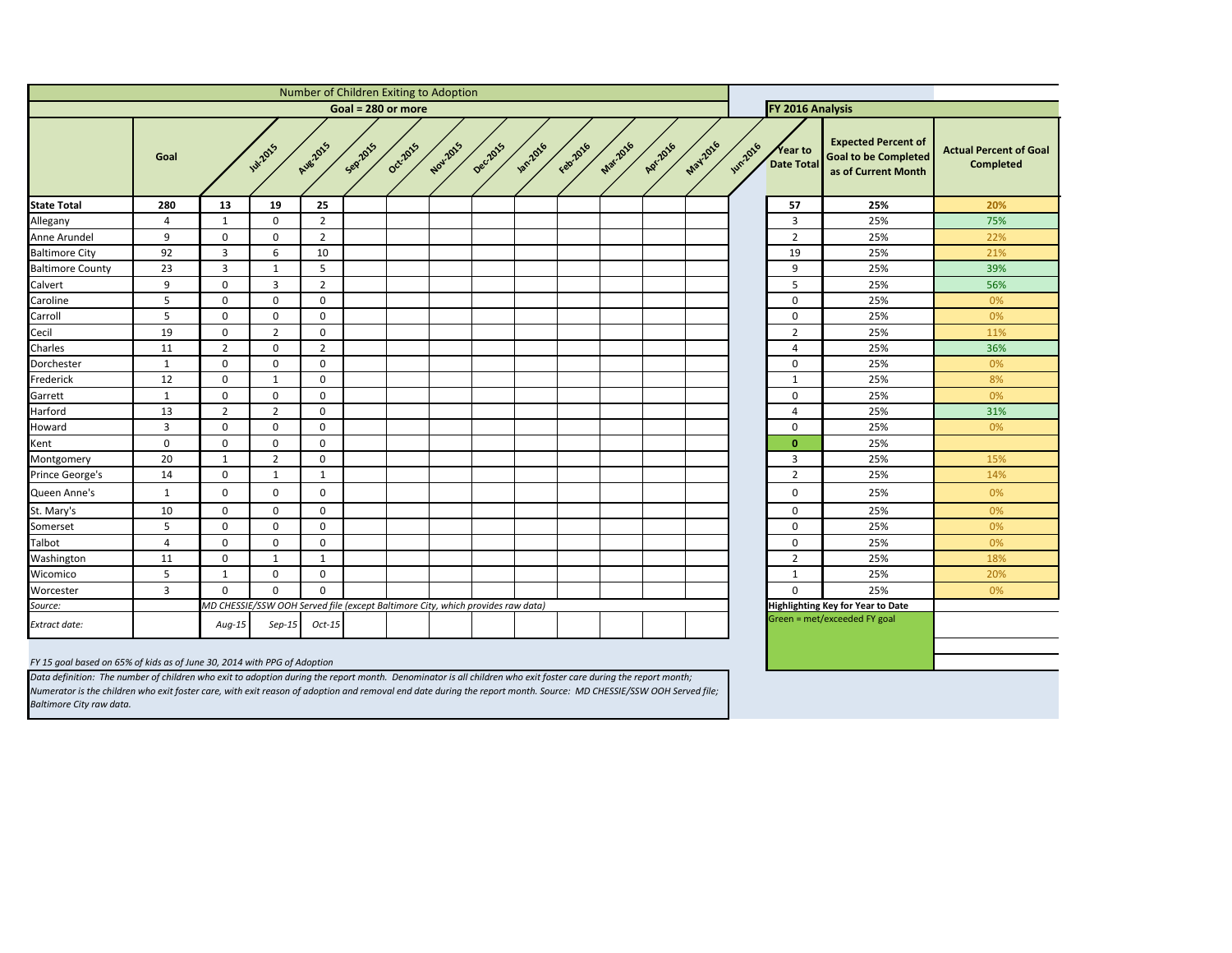<span id="page-10-0"></span>

|                              |      |                             |                                                                                                   |                                                                              |                                              |                                                                             | <b>Placement Stability</b>                                                   |                                              |                                                                             |                                                                              |                                              |                                                                               |                                                                                    |
|------------------------------|------|-----------------------------|---------------------------------------------------------------------------------------------------|------------------------------------------------------------------------------|----------------------------------------------|-----------------------------------------------------------------------------|------------------------------------------------------------------------------|----------------------------------------------|-----------------------------------------------------------------------------|------------------------------------------------------------------------------|----------------------------------------------|-------------------------------------------------------------------------------|------------------------------------------------------------------------------------|
|                              |      |                             |                                                                                                   |                                                                              |                                              |                                                                             | Goal = $4.12$ or lower                                                       |                                              |                                                                             |                                                                              |                                              |                                                                               |                                                                                    |
|                              |      |                             | FY 16 Q1<br>(Oct2014 - Sept2015)                                                                  |                                                                              |                                              | FY 16 Q2<br>(Jan2015 - Dec2015)                                             |                                                                              |                                              | FY 16 Q3<br>(Apr2015 - Mar2016)                                             | FY 16 Q4<br>(Jul2015 - Jun2016)                                              |                                              |                                                                               |                                                                                    |
|                              | Goal | care less than<br>12 months | # of children in<br># of children in   care less than<br>12months with<br>2 or less<br>placements | % of children in care<br>less than 12 months<br>with 2 or less<br>placements | # of children in care<br>less than 12 months | # of children in care<br>less than 12months<br>with 2 or less<br>placements | % of children in care<br>less than 12 months<br>with 2 or less<br>placements | # of children in care<br>less than 12 months | # of children in care<br>less than 12months<br>with 2 or less<br>placements | % of children in care<br>less than 12 months<br>with 2 or less<br>placements | # of children in care<br>less than 12 months | # of children i<br>care less than<br>12months<br>with 2 or less<br>placements | % of children<br>in care less<br>than 12<br>months with 2<br>or less<br>placements |
| <b>State Total</b>           | 86%  | 2469                        | 2120                                                                                              | 86%                                                                          |                                              |                                                                             |                                                                              |                                              |                                                                             |                                                                              |                                              |                                                                               |                                                                                    |
| Allegany                     | 86%  | 85                          | 67                                                                                                | 79%                                                                          |                                              |                                                                             |                                                                              |                                              |                                                                             |                                                                              |                                              |                                                                               |                                                                                    |
| Anne Arundel                 | 86%  | 81                          | 75                                                                                                | 93%                                                                          |                                              |                                                                             |                                                                              |                                              |                                                                             |                                                                              |                                              |                                                                               |                                                                                    |
| <b>Baltimore City</b>        | 86%  | 988                         | 856                                                                                               | 87%                                                                          |                                              |                                                                             |                                                                              |                                              |                                                                             |                                                                              |                                              |                                                                               |                                                                                    |
| <b>Baltimore County</b>      | 86%  | 236                         | 218                                                                                               | 92%                                                                          |                                              |                                                                             |                                                                              |                                              |                                                                             |                                                                              |                                              |                                                                               |                                                                                    |
| Calvert                      | 86%  | 25                          | 21                                                                                                | 84%                                                                          |                                              |                                                                             |                                                                              |                                              |                                                                             |                                                                              |                                              |                                                                               |                                                                                    |
| Caroline                     | 86%  | 8                           | $\overline{7}$                                                                                    | 88%                                                                          |                                              |                                                                             |                                                                              |                                              |                                                                             |                                                                              |                                              |                                                                               |                                                                                    |
| Carroll                      | 86%  | 37                          | 32                                                                                                | 86%                                                                          |                                              |                                                                             |                                                                              |                                              |                                                                             |                                                                              |                                              |                                                                               |                                                                                    |
| Cecil                        | 86%  | 66                          | 50                                                                                                | 76%                                                                          |                                              |                                                                             |                                                                              |                                              |                                                                             |                                                                              |                                              |                                                                               |                                                                                    |
| Charles                      | 86%  | 58                          | 48                                                                                                | 83%                                                                          |                                              |                                                                             |                                                                              |                                              |                                                                             |                                                                              |                                              |                                                                               |                                                                                    |
| Dorchester                   | 86%  | 14                          | 12                                                                                                | 86%                                                                          |                                              |                                                                             |                                                                              |                                              |                                                                             |                                                                              |                                              |                                                                               |                                                                                    |
| Frederick                    | 86%  | 71                          | 62                                                                                                | 87%                                                                          |                                              |                                                                             |                                                                              |                                              |                                                                             |                                                                              |                                              |                                                                               |                                                                                    |
| Garrett                      | 86%  | 47                          | 43                                                                                                | 91%                                                                          |                                              |                                                                             |                                                                              |                                              |                                                                             |                                                                              |                                              |                                                                               |                                                                                    |
| <b>Harford</b>               | 86%  | 130                         | 113                                                                                               | 87%                                                                          |                                              |                                                                             |                                                                              |                                              |                                                                             |                                                                              |                                              |                                                                               |                                                                                    |
| Howard<br>Kent<br>Montgomery | 86%  | 34                          | 32                                                                                                | 94%                                                                          |                                              |                                                                             |                                                                              |                                              |                                                                             |                                                                              |                                              |                                                                               |                                                                                    |
|                              | 86%  | $\mathbf{0}$                | $\overline{0}$                                                                                    | n/a                                                                          |                                              |                                                                             |                                                                              |                                              |                                                                             |                                                                              |                                              |                                                                               |                                                                                    |
|                              | 86%  | 189                         | 164                                                                                               | 87%                                                                          |                                              |                                                                             |                                                                              |                                              |                                                                             |                                                                              |                                              |                                                                               |                                                                                    |
| Prince George's              | 86%  | 205                         | 157                                                                                               | 77%                                                                          |                                              |                                                                             |                                                                              |                                              |                                                                             |                                                                              |                                              |                                                                               |                                                                                    |
| Queen Anne's<br>St. Mary's   | 86%  | Δ                           | $\Delta$                                                                                          | 100%                                                                         |                                              |                                                                             |                                                                              |                                              |                                                                             |                                                                              |                                              |                                                                               |                                                                                    |
|                              | 86%  | 50                          | 41                                                                                                | 82%                                                                          |                                              |                                                                             |                                                                              |                                              |                                                                             |                                                                              |                                              |                                                                               |                                                                                    |
| Somerset                     | 86%  | 17                          | 13                                                                                                | 76%                                                                          |                                              |                                                                             |                                                                              |                                              |                                                                             |                                                                              |                                              |                                                                               |                                                                                    |
| Talbot                       | 86%  | 12                          | 9                                                                                                 | 75%                                                                          |                                              |                                                                             |                                                                              |                                              |                                                                             |                                                                              |                                              |                                                                               |                                                                                    |
| Washington                   | 86%  | 89                          | 75                                                                                                | 84%                                                                          |                                              |                                                                             |                                                                              |                                              |                                                                             |                                                                              |                                              |                                                                               |                                                                                    |
| Wicomico                     | 86%  | 14                          | 12                                                                                                | 86%                                                                          |                                              |                                                                             |                                                                              |                                              |                                                                             |                                                                              |                                              |                                                                               |                                                                                    |
| Worcester                    | 86%  | 26                          | 18                                                                                                | 69%                                                                          |                                              |                                                                             |                                                                              |                                              |                                                                             |                                                                              |                                              |                                                                               |                                                                                    |
| Source:                      |      |                             | MD CHESSIE/SSW                                                                                    |                                                                              |                                              | MD CHESSIE/SSW                                                              |                                                                              |                                              | MD CHESSIE/SSW                                                              |                                                                              |                                              | MD CHESSIE/SSW                                                                |                                                                                    |
|                              |      |                             | Oct-15                                                                                            |                                                                              |                                              |                                                                             |                                                                              |                                              |                                                                             |                                                                              |                                              |                                                                               |                                                                                    |

| ity                                                  |                                              |                                                                             |                                                                                                                                                                             |                                              |                                                                                |                                                                                    |  |  |  |
|------------------------------------------------------|----------------------------------------------|-----------------------------------------------------------------------------|-----------------------------------------------------------------------------------------------------------------------------------------------------------------------------|----------------------------------------------|--------------------------------------------------------------------------------|------------------------------------------------------------------------------------|--|--|--|
| ver                                                  |                                              |                                                                             |                                                                                                                                                                             |                                              |                                                                                |                                                                                    |  |  |  |
|                                                      |                                              | FY 16 Q3<br>(Apr2015 - Mar2016)                                             | FY 16 Q4<br>(Jul2015 - Jun2016)                                                                                                                                             |                                              |                                                                                |                                                                                    |  |  |  |
| Idren in care<br>n 12 months<br>2 or less<br>cements | # of children in care<br>less than 12 months | # of children in care<br>less than 12months<br>with 2 or less<br>placements | % of children in care<br>less than 12 months<br>with 2 or less<br>placements                                                                                                | # of children in care<br>less than 12 months | # of children in<br>care less than<br>12months<br>with 2 or less<br>placements | % of children<br>in care less<br>than 12<br>months with 2<br>or less<br>placements |  |  |  |
|                                                      |                                              |                                                                             |                                                                                                                                                                             |                                              |                                                                                |                                                                                    |  |  |  |
|                                                      |                                              |                                                                             |                                                                                                                                                                             |                                              |                                                                                |                                                                                    |  |  |  |
|                                                      |                                              |                                                                             |                                                                                                                                                                             |                                              |                                                                                |                                                                                    |  |  |  |
|                                                      |                                              |                                                                             |                                                                                                                                                                             |                                              |                                                                                |                                                                                    |  |  |  |
|                                                      |                                              |                                                                             |                                                                                                                                                                             |                                              |                                                                                |                                                                                    |  |  |  |
|                                                      |                                              |                                                                             |                                                                                                                                                                             |                                              |                                                                                |                                                                                    |  |  |  |
|                                                      |                                              |                                                                             |                                                                                                                                                                             |                                              |                                                                                |                                                                                    |  |  |  |
|                                                      |                                              |                                                                             |                                                                                                                                                                             |                                              |                                                                                |                                                                                    |  |  |  |
|                                                      |                                              |                                                                             |                                                                                                                                                                             |                                              |                                                                                |                                                                                    |  |  |  |
|                                                      |                                              |                                                                             |                                                                                                                                                                             |                                              |                                                                                |                                                                                    |  |  |  |
|                                                      |                                              |                                                                             |                                                                                                                                                                             |                                              |                                                                                |                                                                                    |  |  |  |
|                                                      |                                              |                                                                             |                                                                                                                                                                             |                                              |                                                                                |                                                                                    |  |  |  |
|                                                      |                                              |                                                                             |                                                                                                                                                                             |                                              |                                                                                |                                                                                    |  |  |  |
|                                                      |                                              |                                                                             |                                                                                                                                                                             |                                              |                                                                                |                                                                                    |  |  |  |
|                                                      |                                              |                                                                             |                                                                                                                                                                             |                                              |                                                                                |                                                                                    |  |  |  |
|                                                      |                                              |                                                                             |                                                                                                                                                                             |                                              |                                                                                |                                                                                    |  |  |  |
|                                                      |                                              |                                                                             |                                                                                                                                                                             |                                              |                                                                                |                                                                                    |  |  |  |
|                                                      |                                              |                                                                             |                                                                                                                                                                             |                                              |                                                                                |                                                                                    |  |  |  |
|                                                      |                                              |                                                                             |                                                                                                                                                                             |                                              |                                                                                |                                                                                    |  |  |  |
|                                                      |                                              |                                                                             |                                                                                                                                                                             |                                              |                                                                                |                                                                                    |  |  |  |
|                                                      |                                              |                                                                             |                                                                                                                                                                             |                                              |                                                                                |                                                                                    |  |  |  |
|                                                      |                                              | MD CHESSIE/SSW                                                              |                                                                                                                                                                             |                                              | MD CHESSIE/SSW                                                                 |                                                                                    |  |  |  |
|                                                      |                                              |                                                                             |                                                                                                                                                                             |                                              |                                                                                |                                                                                    |  |  |  |
|                                                      |                                              |                                                                             |                                                                                                                                                                             |                                              |                                                                                |                                                                                    |  |  |  |
|                                                      |                                              |                                                                             |                                                                                                                                                                             |                                              |                                                                                |                                                                                    |  |  |  |
|                                                      |                                              |                                                                             | eport period. Denominator is the number of foster children who have been in foster care greater than 8 days but less than 12 months; Numerator is the number of foster care |                                              |                                                                                |                                                                                    |  |  |  |
|                                                      |                                              |                                                                             |                                                                                                                                                                             |                                              |                                                                                |                                                                                    |  |  |  |
|                                                      |                                              |                                                                             |                                                                                                                                                                             |                                              |                                                                                |                                                                                    |  |  |  |
|                                                      |                                              |                                                                             |                                                                                                                                                                             |                                              |                                                                                |                                                                                    |  |  |  |
|                                                      |                                              |                                                                             |                                                                                                                                                                             |                                              |                                                                                |                                                                                    |  |  |  |
| ing Key                                              |                                              |                                                                             |                                                                                                                                                                             |                                              |                                                                                |                                                                                    |  |  |  |
| 86%                                                  |                                              | or higher                                                                   |                                                                                                                                                                             |                                              |                                                                                | ting/exceeding expected pro                                                        |  |  |  |
|                                                      |                                              | and                                                                         | 85%                                                                                                                                                                         |                                              |                                                                                | 85-99% of expected progres                                                         |  |  |  |
| 73%<br>72%                                           |                                              |                                                                             |                                                                                                                                                                             |                                              |                                                                                | 4% or less of expected progre                                                      |  |  |  |

|                    | <b>Highlighting Key</b> |           |     |                                    |
|--------------------|-------------------------|-----------|-----|------------------------------------|
| Green is           | 86%                     | or higher |     | ting/exceeding expected pro        |
| Yellow is between  | 73%                     | dilu      | 85% | 95.00%<br>ed progres<br>, of expec |
| Red is or is below | 720/<br>12%             |           |     | 4% or less of expected progre      |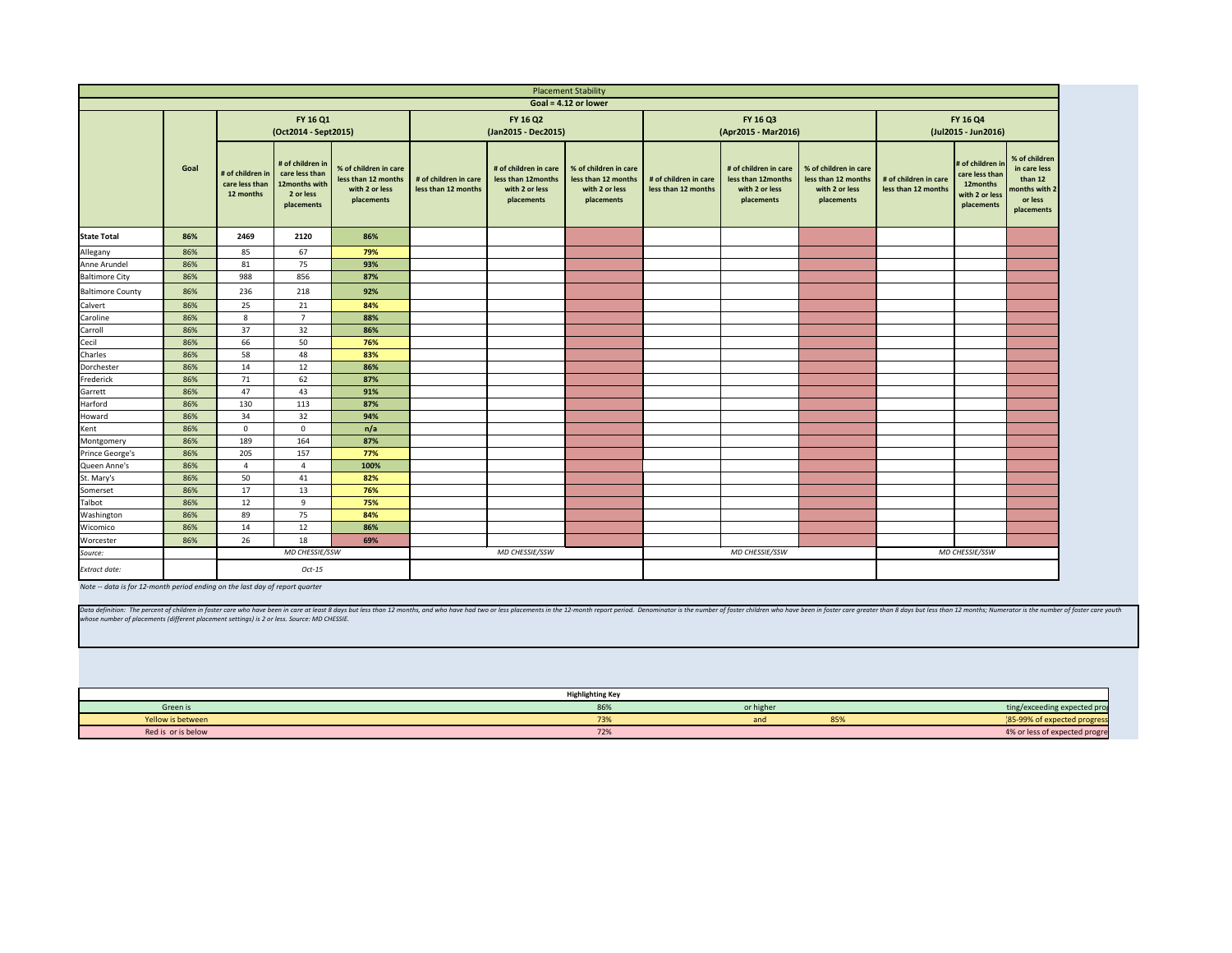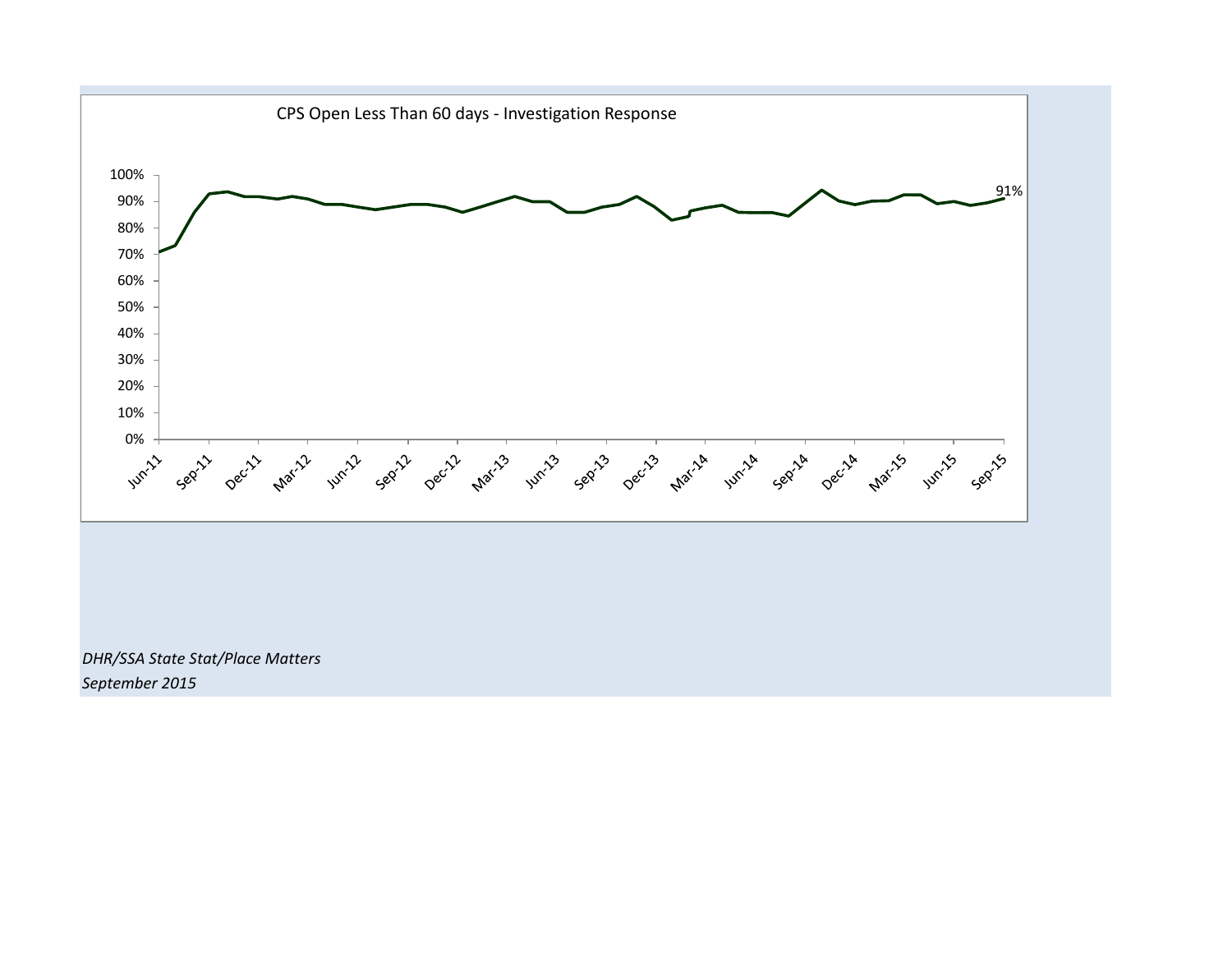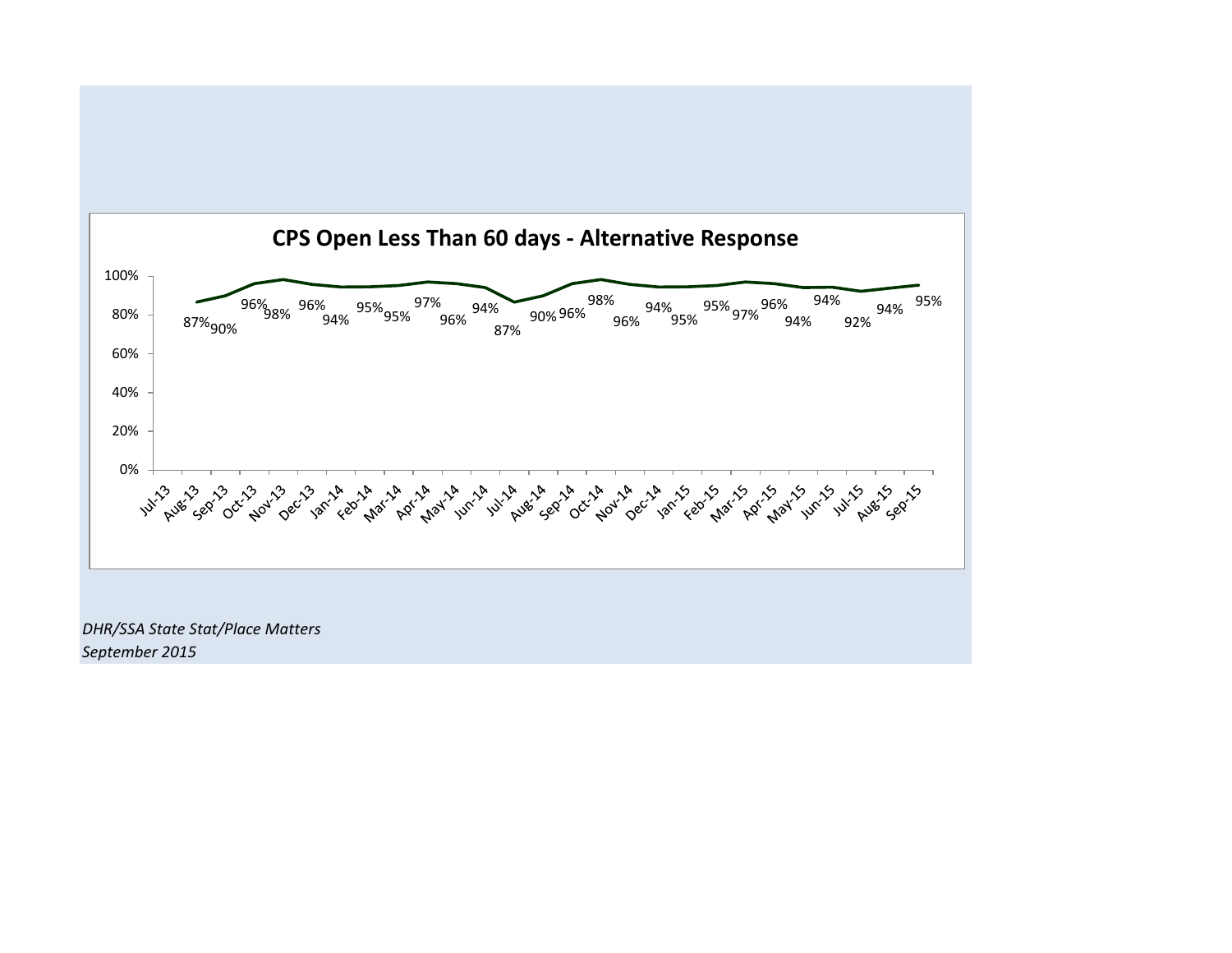

*September 2015*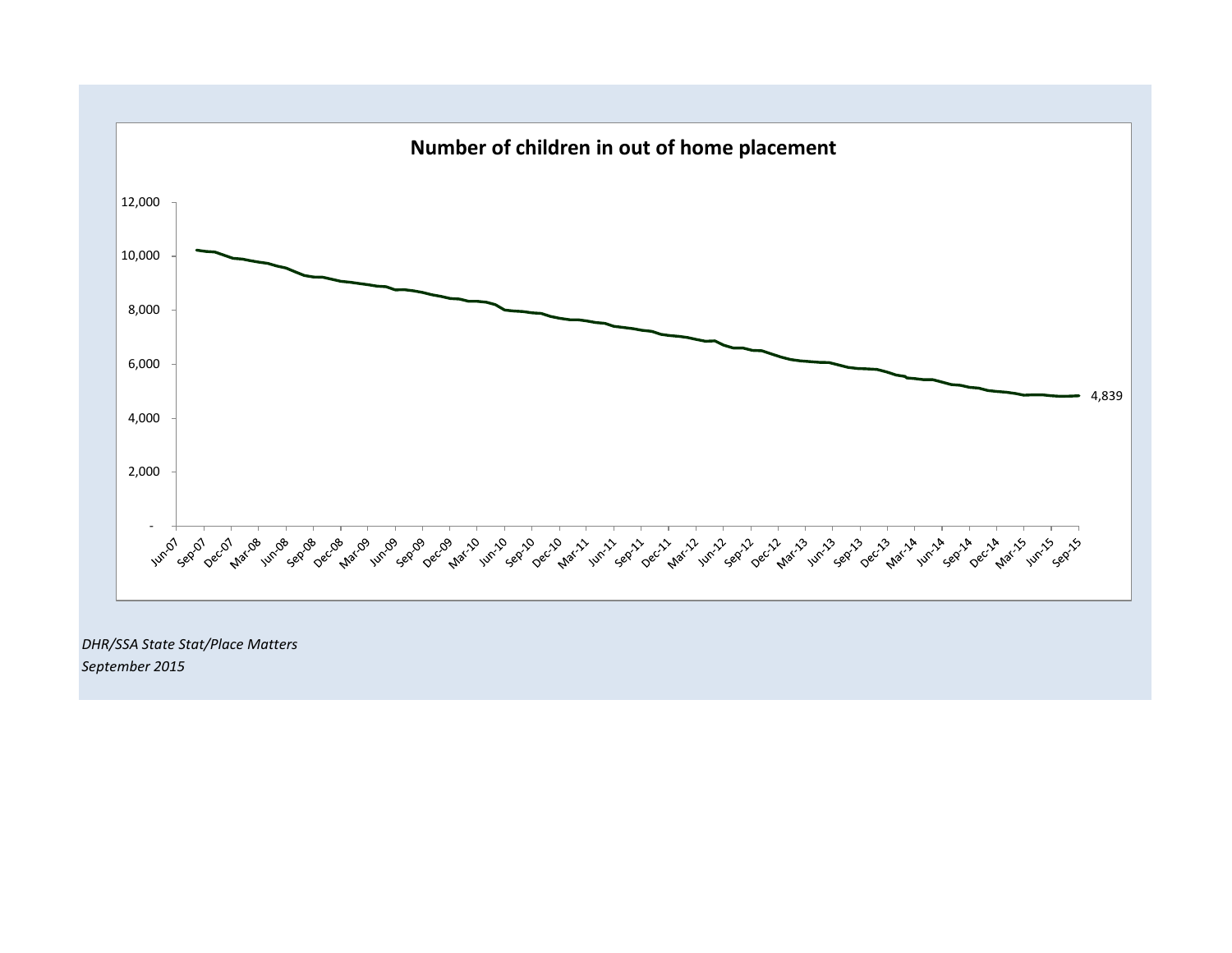

*DHR/SSA State Stat/Place Matters September 2015*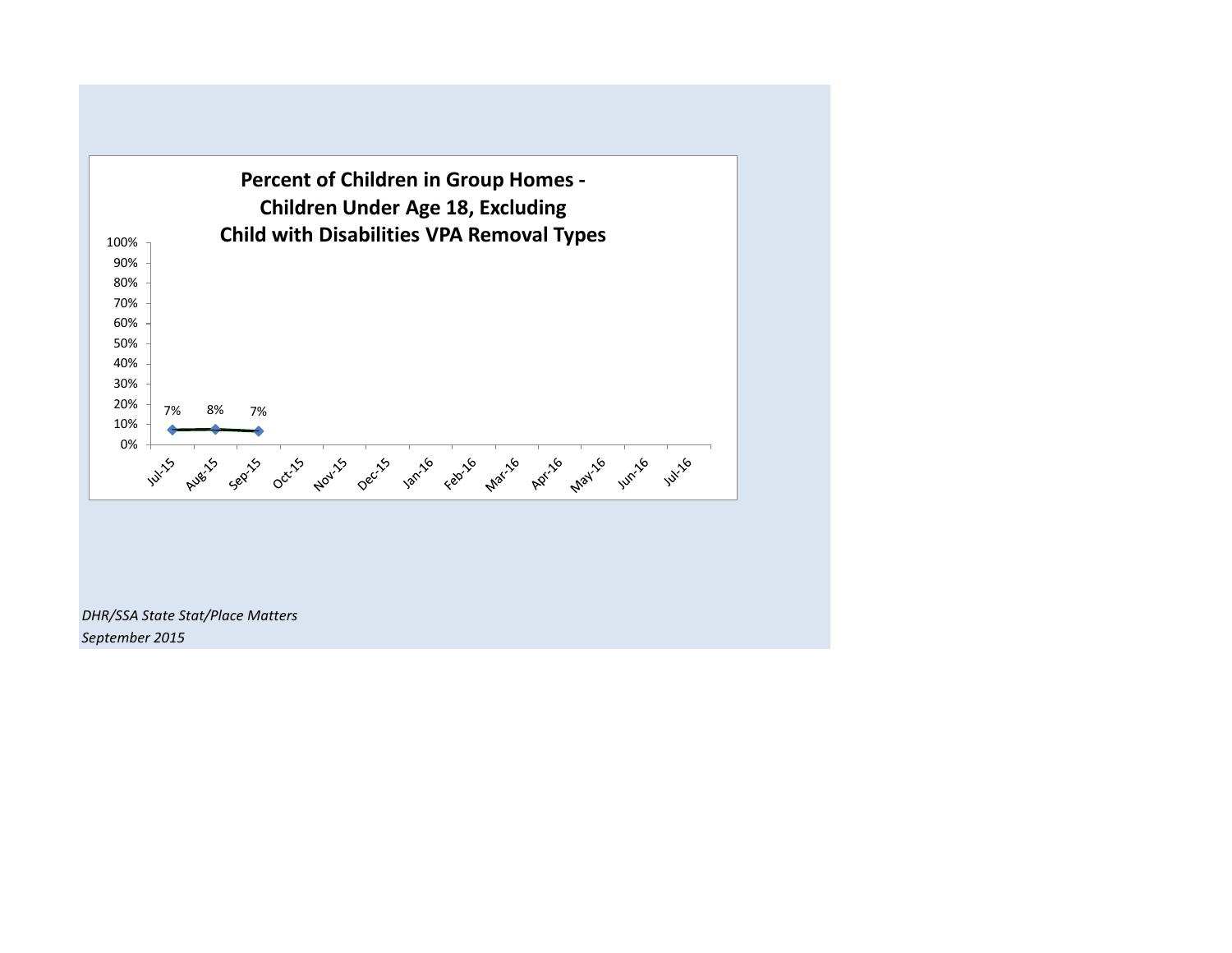

*DHR/SSA State Stat/Place Matters September 2015*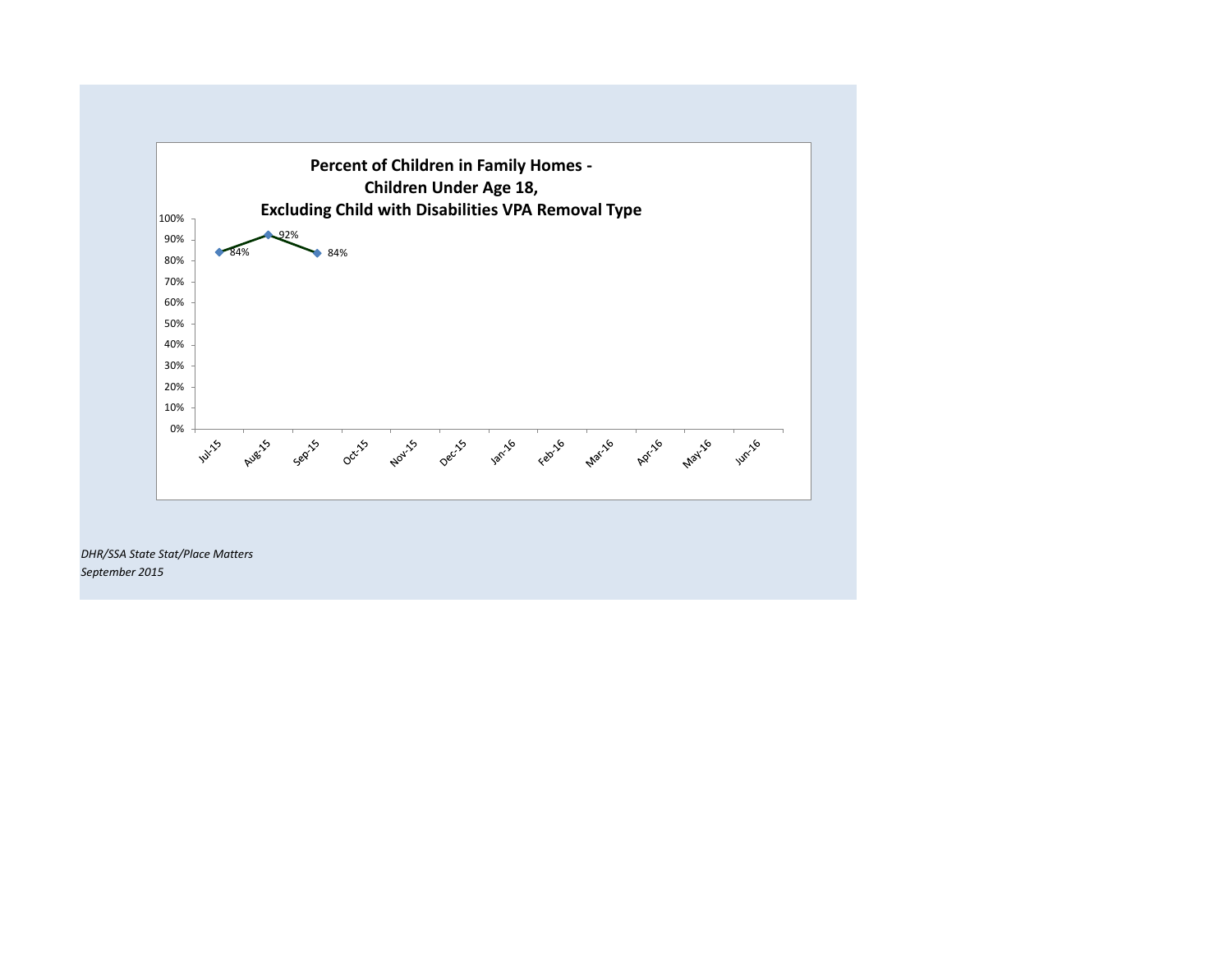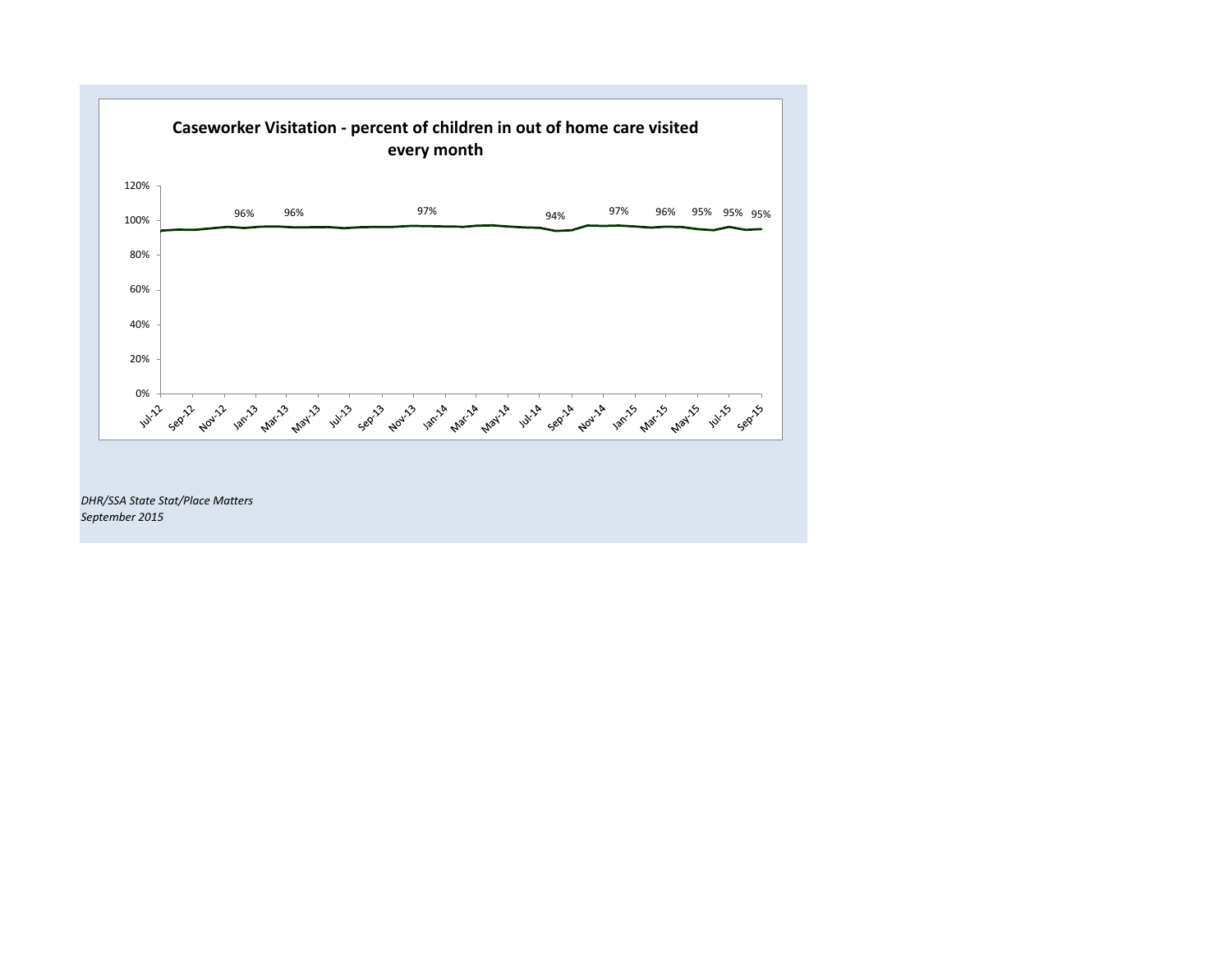

*DHR/SSA State Stat/Place Matters September 2015*